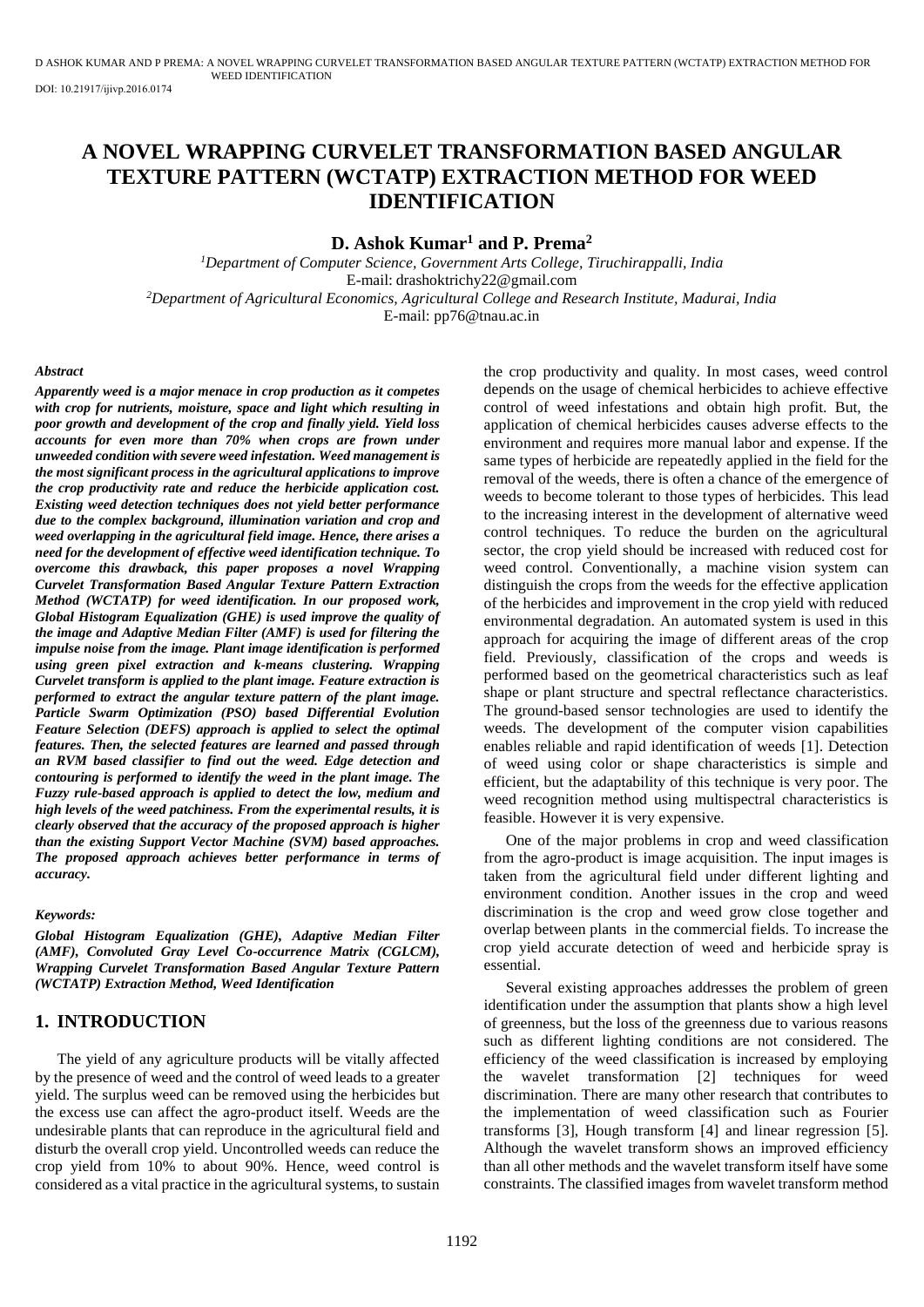have noise in it. Also, the edges in the weed are not classified more accurately due to which the small leaf will be misjudged as weed. No a new techniques such as Curvelet can be used in different application like medial image processing, face recognition. [6] Curvelet texture analysis was used with Support Vector Machine to establish a prediction model for detecting early-stage lung cancer in chest x-ray images.

In this paper, we have introduced a different concept for transformation technique called as Wrapping Curvelet Transformation techniques for cop and weed discrimination. The problem of the edge discontinuity is better approximated by the curvelets than the wavelets. Wrapping curvelet transform is faster computation time and more robust than ridglet and unequally spaced fast Fourier transform. The Wrapping Curvelet Transform has not been used in crop and weed discrimination. To overcome the limitations of the existing weed identification techniques, this paper proposes a novel Wrapping Curvelet Transformation Angular Texture Pattern extraction method are used for weed identification. Adaptive Median Filter is used for filtering the impulse noise from the image and the Global Histogram Equalization (GHE) techniques is used improve the quality of the image. Vegetation pixels are separated from soil and other residue under different lighting conditions using Green pixel extraction (ExG). *k*-means clustering is applied to the filtered image, to cluster the soil and vegetation. Then, the green pixel count of ExG is verified with the pixel count of the clusters. If the green pixel count is nearest to the pixel count of the clusters, then it is considered as the plant image. Wrapping curvelet transformation is applied to the plant image. After applying the curvelet transformation, proposed angular based features are extracted from the transformed image. A Mobility Window Projection (MWP) system represents the movement of the window to each patch of the image. In the texture pattern analysis, the MWP system is used to analyze the variation in the texture. The tamura texture features that correspond to human visual perception. The six textural features (coarseness, contrast, directionality, linelikeness, regularity and roughness) and proposed three features such as Energy, Entropgy and Auto-Correlation are extracted from the image, Gabor filter with four orientations is applied to the image and GLCM features are extracted from the Gabor filtered image. PSO-based DEFS approach is applied to select the optimal features. Then, the selected features are learned and passed through a RVM based classifier to find out the weed. Edge detection and contouring is performed for the identification of weed in the plant image. The low, medium and high levels of the weed patchiness are detected using the Fuzzy rule based approach. The proposed approach achieves better performance in terms of accuracy. From the experimental results, it is clearly observed that the accuracy of the proposed approach is higher than the existing SVM-based approaches.

The rest of the paper is organized as follows: Section 2 describes about the existing approaches related to the identification of weeds. Section 3 explains the proposed WCTATP extraction method including the AMF, GHE, vegetation segmentation, curvelet transformation, feature extraction, PSO-based DEFS Feature Reduction, RVM based classification, weed edge detection and contouring and Fuzzy-rule based weed patchiness processes. The performance analysis results of the proposed method are presented in section 4. Section 5 discusses about the conclusion and future scope of the proposed work.

# **2. RELATED WORK**

In the conventional cropping systems, removal of weed was done by applying chemical herbicides on the plants. However, this practice causes adverse effects on the surrounding environment and human health. To reduce the usage of herbicides, the distribution of weeds is sensed automatically by using various approaches. This aids in the optimization of the application dosage of the herbicides in the crop fields. This section explains about various conventional research works and methodologies used for the identification of weed from the plant leaf images.

A novel method for characterizing and recognizing the plant leaves, with the combination of texture and shape features [7]. The Gabor filter and GLCM were used for modeling the texture of the leaf and a set of curvelet transform coefficients was used to capture the shape of the leaf along with the invariant moments. Improved recognition of the leaves with varying texture, size, shape and different orientations was achieved. A machine vision approach for the classification of plants without segmentation and discrimination of the crop and weed [8]. A Random Forest classifier was used for the estimation of crop and weed certainty at sparse pixel positions, instead of segmenting the image [9]. The proposed approach was evaluated using a set of images captured in the organic carrot farm. The average classification accuracy of the proposed approach was found to be high through the crossvalidation of the images. A simple and effective method for texture-based weed classification [10] using local pattern operators. The performance of the proposed approach in the classification of weed images was found to be superior when compared to the existing method.

For detecting thistle in sugar beet fields, classification of species was performed using Mahalanobis Distance and Linear Discriminant Analysis [11]. Highest detection accuracy was achieved through the effective selection of features using stepwise linear regression. Finally, the detection results were validated by annotating the images using the trained classifiers. A method for discriminating between weeds based on the combined strategy [12]. The main objective was to achieve appropriate discrimination between the two weed groups under varying conditions of lighting and soil background texture. A novel method of weed recognition based on the invariant moments [13]. The features of the soybean leaf were obtained, and the soybean leaf was recognized using the nearest neighbor classifier. Effective recognition of weed was achieved and rapid, reliable and accurate identification of the weed location were enabled. For processing the leaf images from the inconsistent illumination Radial Basis Function Network (RBFN) classifier was validated for the effective recognition of disease according to the type of deficiencies [14]. The classification accuracy of the deficient leaf was improved.

A smart weed identification technique based on the active shape modeling concept for the morphological identification of the crop and weed [15]. The leaf model was aligned and deformed using automated active shape matching system. The nightshade plants were identified correctly within a short period of time. [16] investigated the usage of machine-learning algorithm for the weed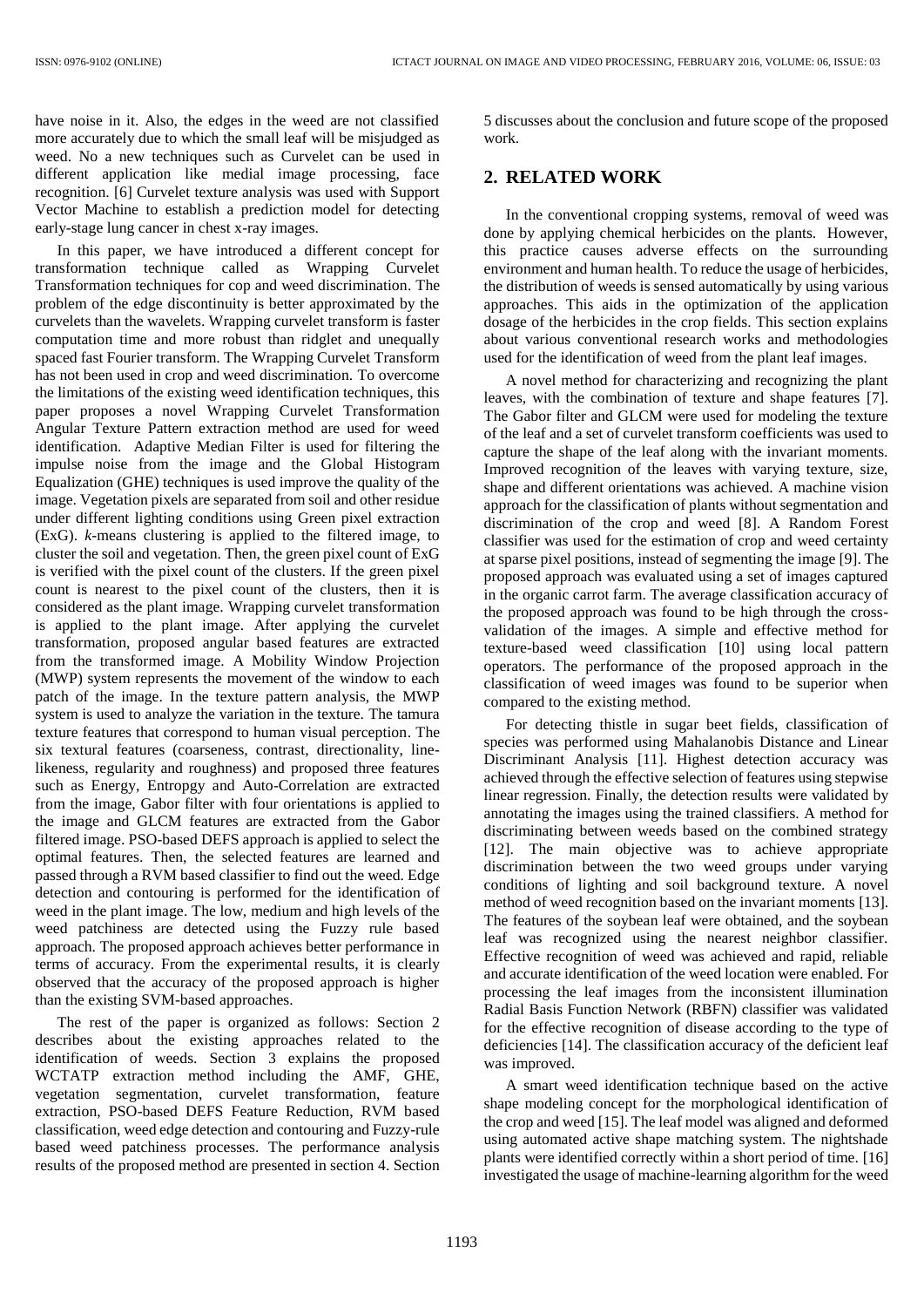and crop classification. Testing of the features was performed to find the optimal combination of the significant features that ensures the highest classification rate. The automatic detection of various species with imaging sensors [17]. A sequential classification approach including different Support Vector Machine (SVM) models was chosen for the classification of the weed and crop species. Early identification of the most harmful species was enabled, and optimal classification accuracy was improved.

The accuracy of the wavelet transform method along with SVM and stepwise linear discriminant analysis for the classification of crops and weeds [18]. The stepwise linear discriminant analysis was used for the extraction of the most significant features. Finally, the features were applied for the SVM classification. The classification results were compared with the existing techniques. The overall classification accuracy was improved. An algorithm for detecting the green plant using the hybrid spectral indices. The computation speed of the interrow weed detection algorithm was higher than the Hough transformation method [19]. In [20] compared and tested the pixel-based and object-based techniques with different classification algorithms, for mapping the weed patches in the wheat fields using multi-spectral satellite image. The pixel based classifications were applied to the wheat fields. Accurate discrimination of the weed patches was achieved.

The utility of SVMs for detecting and mapping the presence of bug weed such as Solanum mauritianum within the Pinus patula plantations [21]. Higher classification accuracy was achieved and the optimal subset of wavebands for the detection of bug weed was identified using SVM with recursive feature elimination approach. The feasibility of high-resolution imaging techniques for discriminating the sugar beet and thistle and proposed a multispectral camera filter selection protocol [22]. From the simulation results, the improved correct classification rate of the thistles and sugar beets was recognized. An automatic expert identification system was designed based on image segmentation procedures, for the correct identification of plants [23]. The identification performance of the system was improved irrespective of the loss of greenness of the plants. A method for classifying weeds and crops using the morphological analysis. The higher classification rate of the corn and soybean plants and weed was achieved [24].

An advanced technique to enable high herbicide saving and improved crop yield. The usage amount of herbicides was reduced, due to the localized spraying of the infected areas and efficient recognition of weeds [25]. An evolutionary artificial NN (ANN) to minimize the time of classification training and error through the optimization of the neuron parameters [26]. The classification accuracy was improved while avoiding the trialand-error process of estimating the network inputs according to the histogram data. In [27] proposed an automated weed control system for the effective differentiation of the weeds and crops from the digital image. The classification of the weeds and crops according to the twelve extracted features. The computation cost was reduced and accuracy rate was improved. An herbicidespraying system was developed in a corn field [28]. The greenness level was computed based on the pixel-by-pixel based comparison of the red, green and blue intensity values of the image. The greenness percent of each image was obtained to generate weed coverage and patchiness maps. The maps were applied to the Fuzzy logic controller to determine application rate of herbicide in the corn field. In crop and weed discrimination system [29] proposed Random Forest classifier to estimate the crop and weed plants growing in commercial fields if the crop and weed grow close together and overlap between plants. Random Forest classifier to estimate crop and weed certainty at sparse pixel positions based on features extracted from a large overlapping neighborhood. The plant classification system to images from the dataset and performing cross-validation yields an average classification accuracy of 93.8%.

# **3. PROPOSED WCTATP EXTRACTION METHOD**

This section explains about the proposed CTATP Extraction Method for weed identification. To acquire the original images, we used a digital camera (NIKON D90) in this work. Color Images were taken under natural lighting condition from several randomly chosen locations in Agricultural College and Research Institute, Madurai. To explore the effect of the weather and illumination, picture were captured in different conditions. During image collection the camera was located above the scene and focused onto the field at an inclined angle. The sample images are shown in Fig.1. The digital images were stored as 24-bit colour images and saved in RGB color space in the JPG format.



Fig.1. Brinjal crop

The major contributions of the proposed work are,

- Preprocessing techniques are applied to enhance the image, remove the noise.
- Vegetation pixels are extracted from the background under different lighting and environment conditions.
- Wrapping curvelet transformation is applied to the filtered plant image.
- Clear analysis and segmentation of the weed image in the complex background are achieved due to the angular texture pattern extraction at each windowing patch.
- The canny-based edge detection method is used to detect the edges of the weeds from the image.
- Contouring of the edge pixels is performed for the identification of the weed in the plant image.
- Fuzzy rule-based approach is applied to detect the weed patchiness levels.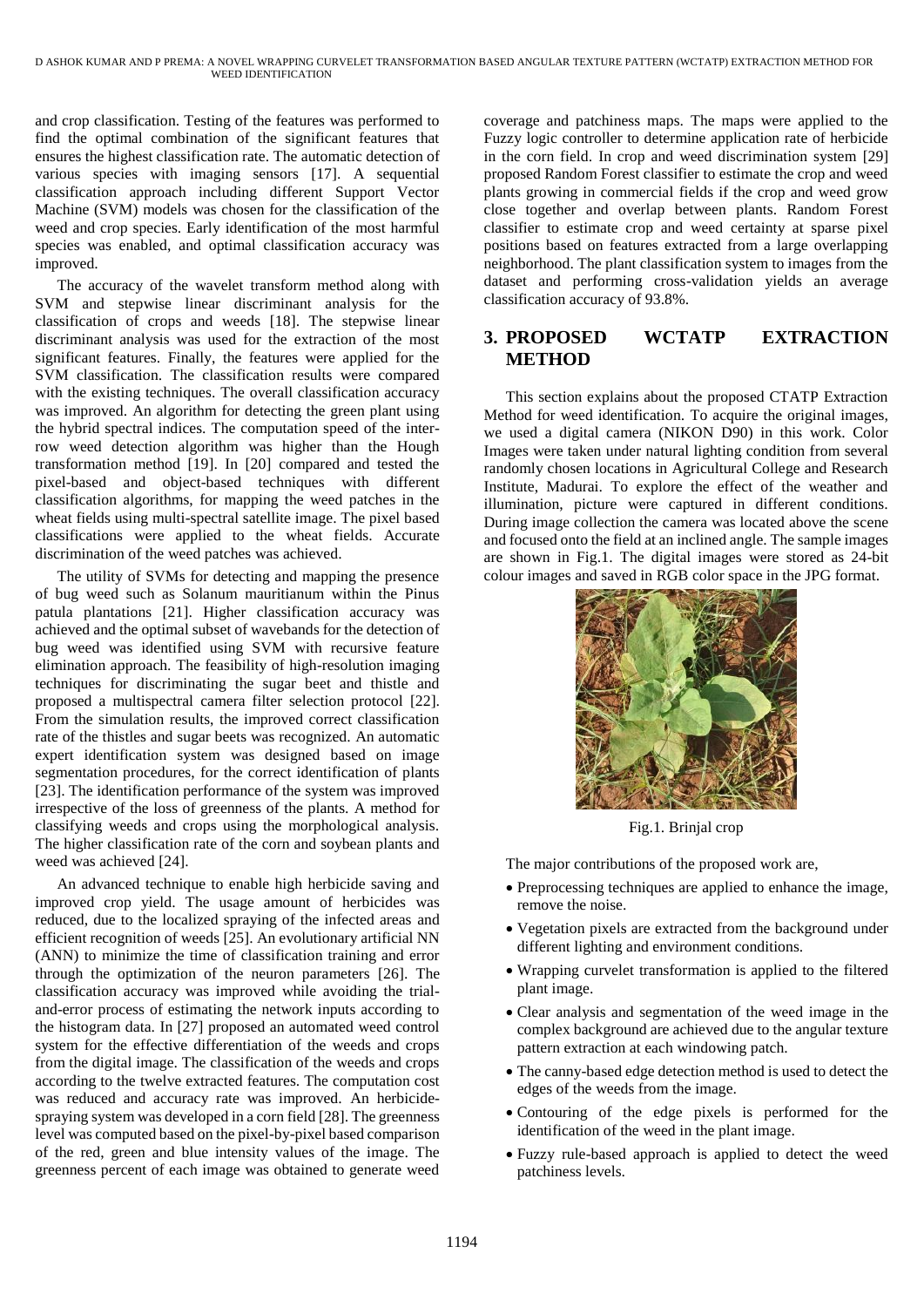## **3.1 PREPROCESSING TECHNIQUES**

Pre-processing of the plant image is performed by using the Adaptive Median Filter (AMF), to remove the noise and correct the distortions in the image. The standard median filter cannot distinguish the fine detail from noise. The AMF is designed to overcome the drawbacks of the standard median filter. In the AMF, the size of the window that surrounds each pixel in the image is variable depending on the median value of the pixels in the current  $3\times3$  window. If the median value is an impulse, the size of the window is expanded. Otherwise, further image

processing is done within the current window specifications. The center pixel of the window is estimated to verify whether the center pixel is an impulse or not. The new value of the center pixel in the filtered image is the median value of the pixel in the window if the center pixel is an impulse. The center pixel value is retained in the filtered image, if the center pixel is not an impulse. Thus, the grayscale value of the pixels in the input image and filtered image becomes same, unless the pixel is considered as an impulse. Hence, the AMF removes the impulse noise from the image and reduces distortion in the image.



Fig.2. Overall flow diagram of the proposed WCTATP extraction method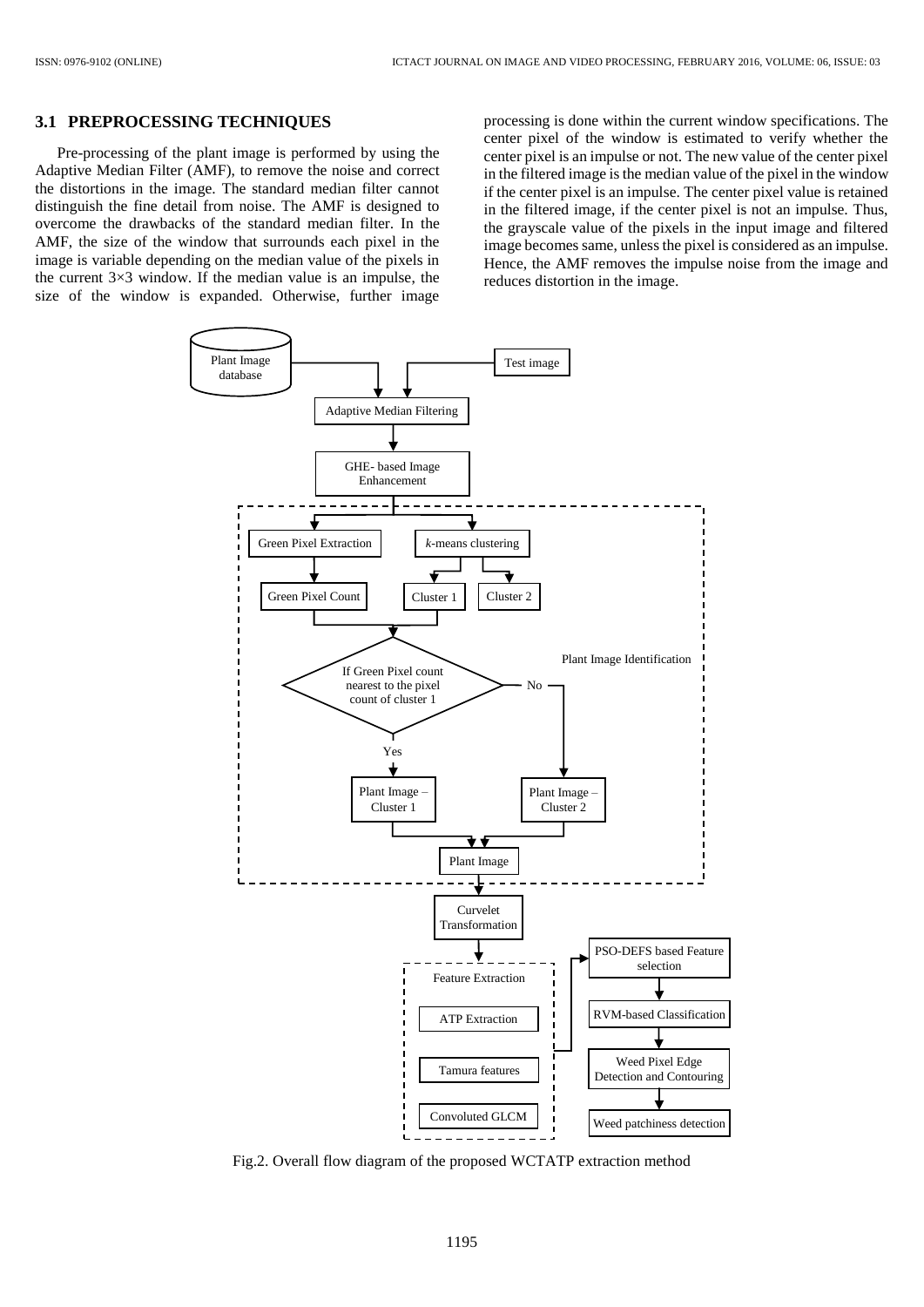D ASHOK KUMAR AND P PREMA: A NOVEL WRAPPING CURVELET TRANSFORMATION BASED ANGULAR TEXTURE PATTERN (WCTATP) EXTRACTION METHOD FOR WEED IDENTIFICATION

The adaptive median filtering approach includes two levels. The first level determines whether the output of the median filter *ZMED* is an impulse output or not. If the first level fails to find the impulse output, then the second level is executed. The first level is repeated until a median value is found out, or the maximum window size is obtained. The gray level value is obtained from the first level. For each output produced by the algorithm, the window is subsequently moved to the following location in the image. Then, the filtering algorithm is reinitialized again and applied to the pixels in the new location. The median values are updated iteratively using the new pixels, thus reducing the computational overhead.

In the pre-processing stage, Global Histogram Equalization (GHE) was used to improve the quality of the image by lengthening the intensity of the dynamic range using the histogram of the whole image.

## *Adaptive Mean Filtering Algorithm*

**Level: 1** Find  $A_1 = Z_{MED} - Z_{MIN}$  and  $A_2 = Z_{MED} - Z_{MAX}$ 

*If*  $A_1 > 0$  and  $A_2 < 0$ , go to Level 2

*Else* increase the window size

*If* window size  $\lt S$ <sub>max</sub>, repeat Level 1 *Else* output *Zxy End If*

*End If*

**Level: 2**  $B_1 = Z_{xy} - Z_{MIN}$  and  $B_2 = Z_{xy} - Z_{MAX}$ 

*If*  $B_1 > 0$  and  $B_2 < 0$ Output *Zxy*

Else output *ZMED*

## *End If*

where, ' $S_{\text{max}}$ ' denotes the maximum allowed size of  $S_{xy}$  and ' $S_{xy}$ ' denotes the size of the neighborhood. *ZMED* is the median of gray levels in *Sxy*, *ZMIN* is the minimum gray level value, *ZMAX* is the maximum gray level value and  $Z_{xy}$  is the gray level at coordinates (*x*, *y*). The Fig.3(a) shows the original image of dataset 1 and Fig.2(a) and Fig.2(b) shows the original image of dataset 2. The Fig.4(a) and Fig.4(b) shows the pre-processed images of dataset 1 and dataset 2.

Dataset 1: Brinjal field Images taken from the Agricultural College and Research Institute, Madurai

Dataset 2: Carrot field Images from the existing dataset



Fig.3 (a) and (b) shows the original images of dataset 1 and dataset 2



Fig.4. Pre-processed images of dataset 1 and dataset 2

## **3.2 PLANT IMAGE IDENTIFICATION**

The vegetation i.e. crop and other background are identified using the green pixel extraction and *k*-means clustering process.

## *3.2.1 Vegetation Segmentation:*

After filtering the RGB input image, extraction of the green pixel in the plant image is retrieved for the clear recognition of the plant. Excess Green method (ExG) is used for Green pixel extraction as represented in Eq.(1). Green pixel count is calculated for vegetation extraction. The Fig.5 shows the green pixel extraction process of dataset 1 and dataset 2. The R, G, B represent the Red, Green, Blue channel pixel values.



Fig.5(a) and (b) Green Pixel Extraction of dataset 1 and dataset 2

#### *3.2.2 k-means Clustering:*

Since the RGB color space does not consider the human perception into account, the CIELAB color space is used in our proposed work to approximate the human vision. The CIELAB color space is used to make accurate color balance corrections or adjust the contrast using the lightness component. The conversion from RGB values to the LAB values involves the transformation of the RGB values to an absolute color space represented as sRGB. Once the colors are converted to sRGB, they are first converted to linear sRGB values and then to the CIE XYZ values. Finally, conversion of colors to the CIE LAB color space is performed using a D65 standard illuminant. Then, the grouping of the pixels into the clusters of dominant colors is performed using a standard *k*-means clustering algorithm.

The *k*-means clustering is applied to the filtered image, for separating the soil and plants. It is one of the most frequently used techniques for the automatic partitioning of a data set into '*k*' groups. According to the algorithm, the '*k*' objects are selected as initial cluster centers and the distance between each object and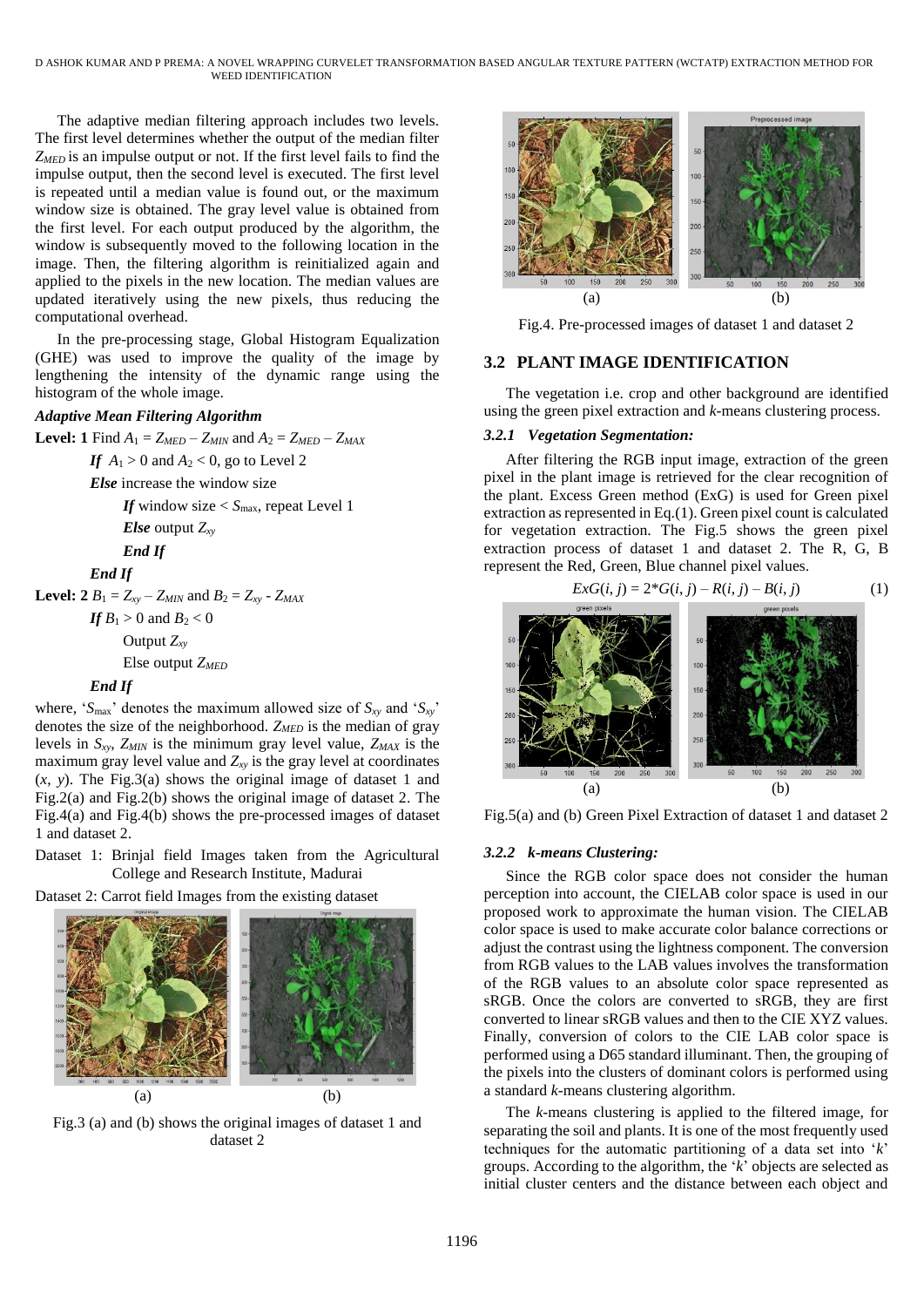each cluster center is calculated. The object is assigned to the nearest cluster and the average of all clusters is updated. *k*-means clustering performs partitioning of data into the *k* mutually exclusive clusters, and then returns the index of the cluster assigned with each observation. In our proposed work, *k*-means clustering is used for clustering the filtered image. The Fig.6(a) and Fig.6(b) shows the objects in the Clusters 1 of the dataset 1 and dataset 2. The Fig.7 shows the objects in the cluster 2 of the dataset 1 and dataset 2.





Fig.6 (a) and (b) Objects in cluster 1 of Dataset 1 and Dataset 2

Fig.7 Objects in cluster 2 of dataset 1 and dataset 2

Then, the green pixel count is verified with the pixel count of the clusters. If the green pixel count is nearest to the pixel count of the clusters, then it is considered as the plant image. The plant images of the dataset 1 and dataset 2 are shown in the Fig.8(a) and Fig.8(b).



Fig.8(a) and (b) Plant images of dataset 1 and dataset 2

# **3.3 CURVELET TRANSFORMATION**

The main motivation for the development of the curvelet transform is to find a method for representing the edges and singularities along the curves in the efficient way than the existing methods. The curvelet transform is a multiscale transform, including frame elements that are indexed by the scale and location parameters. The curvelet transform includes directional parameters and curvelet pyramid contains elements with a very high degree of directional specificity. Also, the curvelet transform is based on the certain anisotropic scaling principle. In our work, Wrapping Curvelet Transform is applied to the plant image, to obtain the forward and backward curvelet transformation. Wrapping Curvelet Transform is a multi-scale pyramid that consists of different orientations and positions at a low-frequency level. The wrapping algorithm requires low computation time by using a series of translations and a wraparound technique. The merits of the Fast Fourier Transform (FFT) are used for the multiresolution discrete curvelet transform in the spectral domain. The image and curvelet at a given scale and orientation are transformed into the Fourier domain, during FFT. A set of curvelet coefficients is obtained by applying inverse FFT to the spectral product, at the completion of the computation process. The curvelet coefficients in the ascending order of the scales and orientations are included in the set. The frequency response of the curvelet is in the form of the trapezoidal wedge. For the inverse Fourier transform, wrapping of the frequency response of the curvelet into a rectangular support is performed. Wrapping of this trapezoidal wedge is done by periodically tiling the spectrum inside the wedge and collecting the rectangular coefficient area in the origin. With the periodic tiling, the rectangular region collects the corresponding fragmented portions of the wedge from the surrounding parallelograms.

The Wrapping Curvelet Transform involves the following steps:

- 1. Obtain the Fourier Samples by applying the FFT  $\widehat{F}(n_1, n_2)$ , where  $-n/2 \le n_1$ ,  $n_2 < n/2$ .
- 2. Generate the product for each scale '*m*' and angle ' $\theta$  $C_{m,\theta}[n_1, n_2]F[n_1, n_2]$  where '*C*' denotes the Cartesian window
- 3. Wrap this product about the origin and obtain  $F_{m,\theta}[n_1, n_2] = W(C_{m,\theta} F[n_1, n_2])$  $\lim_{\epsilon \to 0} \lim_{n \to \infty} \frac{1}{n}$  $\partial_{\theta}[n_1, n_2] = W(C_{m,\theta} F[n_1, n_2],$  where the range of  $n_1$ and  $n_2$  is  $0 \le n_1 < K_{1,m}$  and  $0 \le n_2 < K_{2,m}$ . ' $\theta$ ' is the range of  $(-\pi/4, \pi/4)$ .  $\overline{a}$
- 4. Apply inverse FFT to the  $F_{m,\theta}$ , thus collect the discrete coefficients  $D(m, \theta, p)$  where '*p*' is the spatial location parameter.

The number of curvelet decomposition levels for the curvelet transform is determined using the following formula

$$
N = \text{Log}_2(Size(M,1)) - 2 \tag{2}
$$

where, '*N*' is the number of levels and '*M*' is the number of rows. The size of the plant image is 300×300. By applying the size in the Eq.(2), the number of levels for the curvelet transformation is 6. Hence, six levels of curvelet decomposition are applied to the input image. The Fig.9(a) and Fig.(b) shows the curvelet transformed image of the dataset 1 and dataset 2.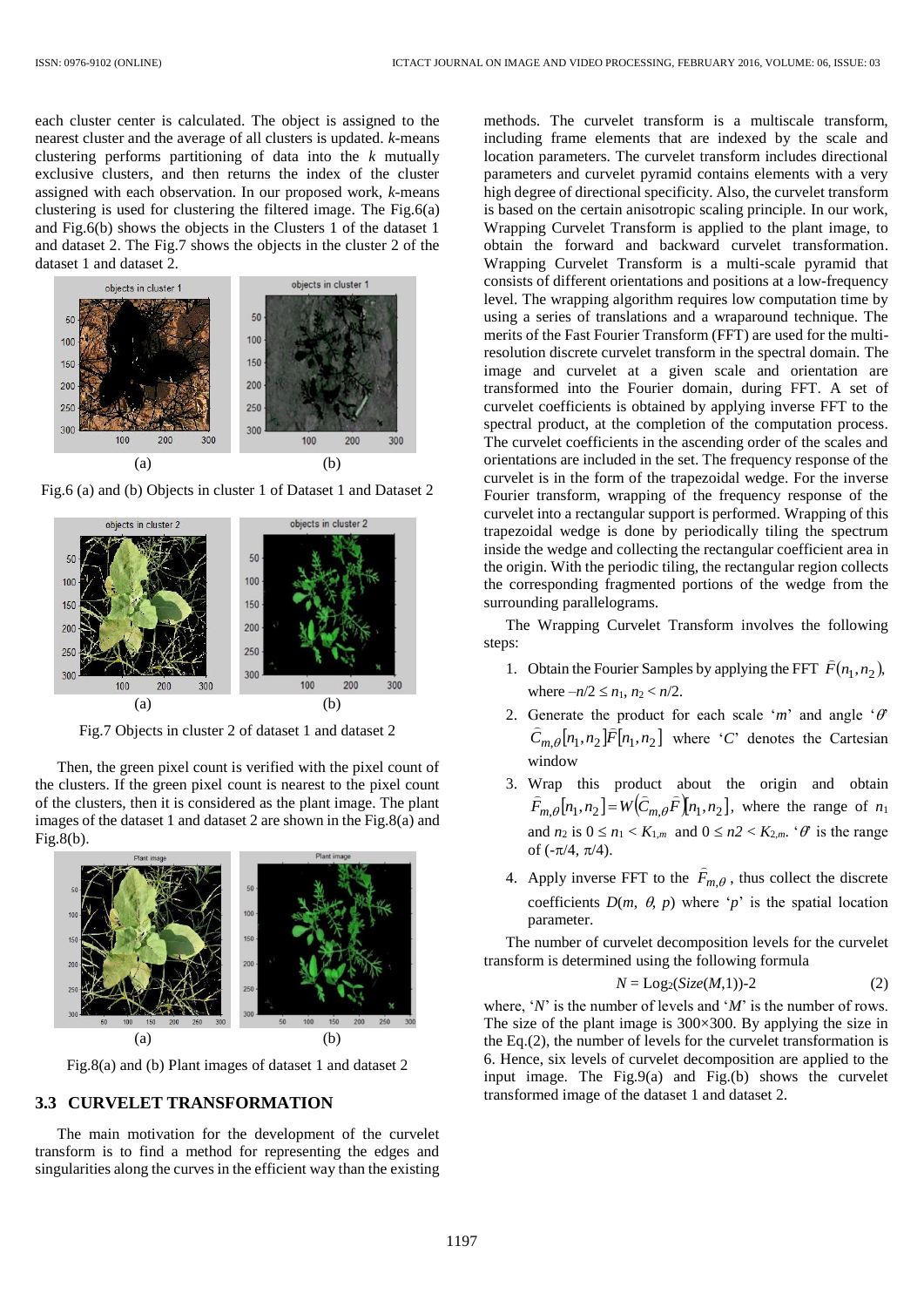

Fig.9 (a) and (b) Curvelet transformed image of dataset 1 and dataset 2

# **3.4 FEATURE EXTRACTION**

Feature extraction is the process of defining a set of features, for the efficient representation of the information for analysis and classification.

In crop and weed classification two very close regions that have differing pixel values will give rise to edges; and these edges are typically curved for crop or weed. As curvelets are good at approximation curved singularities, they are fit for extracting crucial edge-based features from images more efficiently than that compared to wavelet transform.

In our proposed work Wrapping Curvelet Transformation are applied separately for each subband. After applying curvelet transformation the curvelet coefficients have been retrieved from the image. In our crop and weed feature extraction step, in deliberation of computational complexity, all the levels of curvelet coefficients are used for discrimination. In curvelet feature extraction level 2 and level 5 sub-bands coefficients are selected for feature extraction in a 6 levels decomposition of images. The reason for this selection is level 2 coefficients are in 'finer' details of an image, they can be used as the texture description of the image, and coefficients in level 5 on the contrary, they are in a 'coarser' level, they are fittable for description of the edges in an image. The selection is appropriate since level 2 describe the image in a coarser view and the level 5 coefficients are detail descriptions. The mean value of each color space of sub-band level 2 and level 5 is calculated. In order to improve the feature extraction process, texture feature are used for crop and weed discrimination. After applying curvelet transformation the image was divided into 100 patches of size 30×30 for accurate feature extraction and weed classification. The Fig.9 show the separated patches of the input image of dataset 1 and dataset 2.



Fig.10. Patch Separation for dataset 1 and dataset 2

## *3.4.1 Angular Texture Pattern Extraction:*

After applying the curvelet transformation, the angular based features are extracted from the transformed image. The main limitations of the Local Binary Patterns (LBP) are the sensitivity of the long histograms to the image rotation, the small spatial area of support, loss of local textural information and sensitivity to noise. Hence, the extraction of angular texture pattern is performed to overcome the limitations of the LBP. In the texture pattern analysis, a novel system of MWP system is presented to predict and analyze the difference in the texture of the image. In the window projection method, the texture pattern is extracted using the enhanced model of the angular texture pattern extraction method.

In the angular texture pattern extraction method, the images are divided into patches, such that each patch contains a  $3\times3$ window. Then, the diagonal pattern is applied. The window is divided into 3×3 cells. The average of diagonal pixels is calculated and replaced with all diagonal pixels. When the average pixel value is greater than or equal to the neighbor pixel value, then the value of '1' is written. Otherwise, the value of '0' is written. Thus, an 8-digit binary number is obtained. Usually, this binary value is converted to decimal for convenience. By counting the number of zeroes and ones, the pattern count of ones placed in left and count of zeroes placed in the right are generated. The histogram related to the frequency of occurrence of each number is computed. The histogram is normalized and all the cells of the normalized histograms are concatenated. Finally, the angular texture pattern feature vector is obtained for the window.

## *Angular Texture Pattern Extraction Algorithm*

# **Input**: Image **Output:** Texture pattern image

Divide Image into 3×3 window

Calculate Average of diagonal pixels

```
For i = 2:m-1
```
*For*  $j = 2:n-1$ 

 $temp = im(i-1:i+1, j-1:j+1, cc);$ 

 $t_s$  = mean([temp(1) temp(3) temp(7) temp(9) temp(5)]); //calculate average of center and diagonal pixels

```
temp1(1) = im(i-1,j-1) > t_s;temp1(2) = im(i-1,j) > t_s;temp1(3) = im(i-1,j+1) > t_s;temp1(4) = im(i,j+1) > t_s;temp1(5) = im(i+1,j+1) > t_s;temp1(6) = im(i+1,j) > t_s;temp1(7) = im(i+1,j-1) > t_s;temp1(8) = im(i,j-1) > t_s;temp1(9) = im(i,j) > t_s;Count = 0:
Count1 = 0;
For i = 1:9For temp(i,:) == 1;
         Count = Count + 1;
    Else
```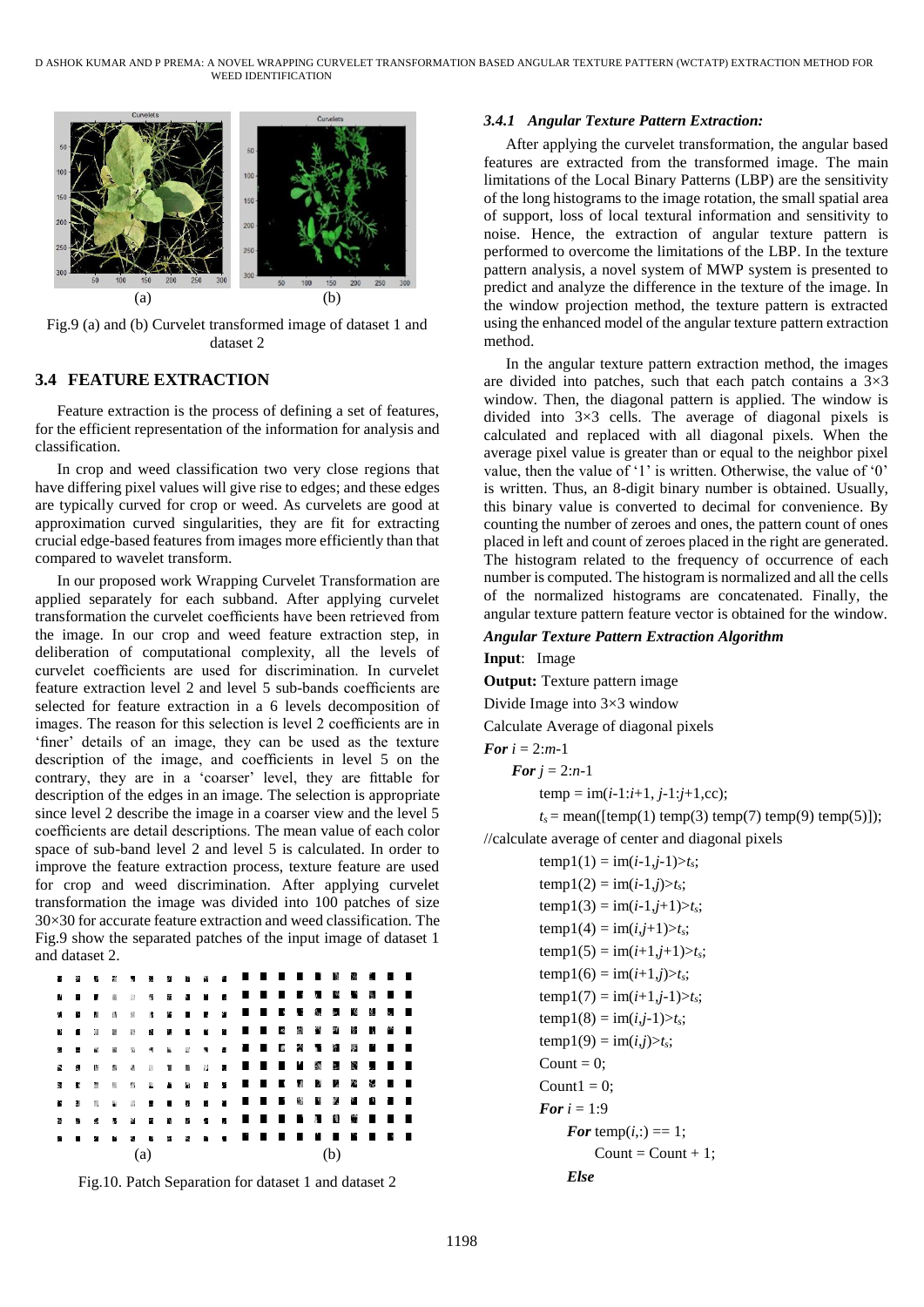$$
Count1 = Count1 + 1;
$$

*EndFor*

*EndFor*

# *EndFor*

*EndFor*

Pattern  $=$  [count];

Replace all pixels by the new pattern

## Get the texture pattern image

where, '*t<sub>s</sub>*' represents the average value of diagonal and center pixel. If the neighbor value of the center pixel is greater than the average value, it is considered as '1' otherwise '0'. In our proposed work, the pattern is extracted from the input image based on the diagonal pixel values. For example in the below  $3\times3$ matrix.



The average of the values 3, 5, 7, 9, 11 is  $3 + 5 + 9 + 11 + 7 =$  $35/5 = 7$ .

The original LBP operator labels the pixels in the image by thresholding the neighborhood value of each pixel with the center pixel value and considering the result as a binary number. The binary value 00001111 was generated by the proposed angular texture pattern extraction process. The binary value of this pattern contains four zeros and four ones. Hence, the pattern 45 is generated. Likewise, the patterns are generated.

#### *3.4.2 Tamura Features:*

After extraction of the angular texture pattern, the Tamura features are extracted from the image. Textural features corresponding to human visual perception are very useful for optimum feature selection and texture analyzer design. [30] took the approach of devising texture features that correspond to human visual perception. They defined six textural features (coarseness, contrast, directionality, line-likeness, regularity and roughness) and compared them with psychological measurements for human subjects. The Tamura features characterize the lowlevel statistical properties of the images. The Tamura features are discussed as follows.

## *3.4.2.1 Coarseness* **(***Fcoa***)***:*

Coarseness is a measure of the size of the texture elements. It provides us with the information about the size of the coarse and fine textures elements. Fine textures have smaller coarse value than the coarse textures.

$$
F_{coa} = \frac{2^q}{M^2} \sum_{i}^{M} \sum_{j}^{M} P(i, j)
$$
 (3)

where,  $M \times M$  denotes the size of the image,  $P(i, j)$  is the sum of each pixel and '*q*' is the difference of the moving averages.

## *3.4.2.2 Contrast* **(***Fcon***)***:*

Contrast defines the difference in the intensity value among the neighboring pixels. The image contrast is influenced by the dynamic range of gray levels in the image, polarization of the

distribution of the black and white, sharpness of edges and period of repeating patterns. It could also stand for picture quality in the narrow sense.

$$
F_{con} = \frac{\sigma}{\sqrt[4]{\gamma_4}}\tag{4}
$$

where,

$$
\gamma^4 = \frac{\mu_4}{\sigma^4} \tag{5}
$$

Here ' $\mu$ <sup>'</sup> denotes the fourth moment about the mean ' $\mu$ ', and  $\sigma^2$  denotes the variance.

## *3.4.2.3 Directionality* **(***Fdir***)***:*

Directionality measures the total degree of directionality, and also differentiates between the different orientations or patterns.

$$
F_{dir} = 1 - N_f . N_p . \sum_{p}^{N_p} \sum_{Q \in R_p} (Q - Q_p)^2 . H_D(Q) \tag{6}
$$

where,  $'N_p$  is the number of peaks in the histogram,  $'Q'$  is the quantized direction code, ' $Q_p$ ' is the  $p$ <sup>th</sup> peak position of the histogram, ' $R_p$ ' is the range of the  $p$ <sup>th</sup> peak between the valleys and '*Nf*' is the normalizing factor.

#### *3.4.2.4 Line-Likeness* **(***Flin***)***:*

Line-Likeness is defined as the average coincidence of the edge directions that co-occur at pixels separated by a distance '*D*' along the direction.

$$
F_{lin} = \begin{cases} \frac{\sum_{a=0}^{n-1} \sum_{b=0}^{n-1} P_D(a,b) \cos\left[ (a-b) \frac{2\pi}{n} \right]}{\sum_{a=0}^{n-1} \sum_{b=0}^{n-1} P_D(a,b)} & \text{if } \sum_{a=0}^{n-1} \sum_{b=0}^{n-1} P_D(a,b) > t \end{cases} (7)
$$
  
Otherwise

#### *3.4.2.5 Regularity* **(***Freg***)***:*

The degree of the irregularity is calculated using the following equation,

$$
F_{reg} = 1 - \eta(\sigma_{coa} + \sigma_{con} + \sigma_{dir} + \sigma_{reg})
$$
 (8)

where ' $\eta$ ' is the normalizing factor and ' $\sigma$ ' means the standard deviation of the feature in each sub image of the texture.

### *3.4.2.6 Roughness* **(***Frou***)***:*

Roughness represents the concrete variations in the texture of the image.

$$
F_{rou} = F_{coa} + F_{con}
$$
 (9)

In our proposed work, energy, entropy and auto correlation values are calculated additionally as texture features.

#### *3.4.2.7 Energy* **(***FEN***)***:*

Energy is the measure of the uniformity in the gray distribution level of the image.

$$
F_{EN} = \sum_{i} \sum_{j} P^2(i, j) \tag{10}
$$

where, '*P*' denotes the probability values for the gray scale pixels '*i*' and '*j*'.

#### *3.4.2.8 Entropy* **(***FH***)***:*

Entropy is the measure of the amount of the texture information of an image.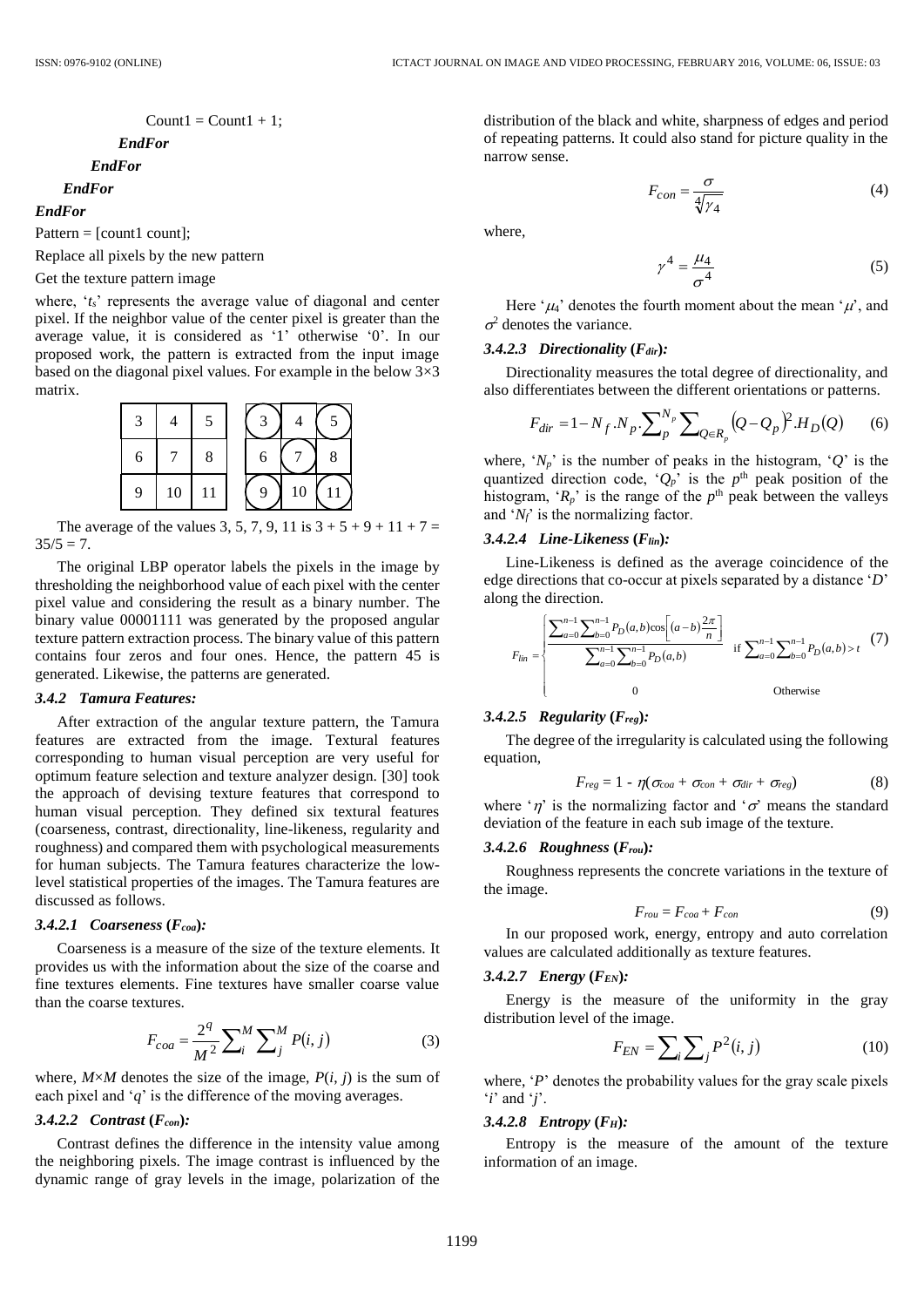D ASHOK KUMAR AND P PREMA: A NOVEL WRAPPING CURVELET TRANSFORMATION BASED ANGULAR TEXTURE PATTERN (WCTATP) EXTRACTION METHOD FOR WEED IDENTIFICATION

$$
F_H = \sum_{i} \sum_{j} P(i, j) \log P(i, j)
$$
 (11)

#### *3.4.2.9 Auto-Correlation* **(***FAC***)***:*

The auto-correlation is used to measure the degree of similarity of the elements in the image. It decreases quickly and offers a lot of variations, for the images with the low degree of coarseness.

$$
F_{AC} = 1 - n_f \left( \frac{kurtosis(con) + kurtosis(dir) +}{kurtosis(lin) + kurtosis(rou)} \right) + F_{rou}
$$
 (12)

The auto-correlation is computed based on the contrast, directionality, line-linkedness and roughness values.

#### *3.4.3 Convoluted GLCM:*

 $=\sum_{n} \sum_{j} P(i, j) \log P(i, j)$  (11)<br>
ation (*FAc*):<br>
(11)<br>
ation (*FAc*):<br>
(11)<br>
ation (*FAc*):<br>
(12)<br>
to mis used to measure the degree of<br>
tentis in the image. It decreases quickly and<br>
ons, for the images with the low degree One of the most popular signal processing based approaches for texture feature extraction has been the use of Gabor filters. These enable filtering in the frequency and spatial domain. Gabor filter is the most popular tool for feature extraction. It includes the convolution of an image using several multi-orientation filters. It has been proposed that Gabor filters can be used to model the responses of the human visual system. In our proposed work, the image is convoluted along four different orientations (0, 45, 90, and 135). The Gabor filter is used to obtain the clear texture of the image. A transformed space is created for each convolution, and the feature extraction is done in each transformed space. The features vector includes the energy measure of each convoluted image. The Gabor filter is the product of the Gaussian Kernel and the complex sinusoid. The Gaussian curve is represented as,

$$
G(x, y, \sigma) = \frac{1}{2\pi\sigma^2} \cdot \exp\left(-\frac{x^2 + y^2}{2\sigma^2}\right)
$$
 (13)

The complex sinusoid is defined as follows,

$$
s(x, y, u, \theta, \varphi) = \exp\{j2\pi(x.u\cos\theta + y.u\sin\theta) + \varphi\} \qquad (14)
$$

where, ' $u$ ' denotes the spatial frequency, ' $\theta$ ' denotes the orientation and ' $\varphi$ ' represents the phase shift. The complex Gabor function '*H*' is given as,

$$
H(x, y, u, \theta, \varphi) = G(x, y, \sigma) . s(x, y, u, \theta, \varphi)
$$
 (15)

The input image  $I(x, y)$  is convolved with the Gabor filter '*H*' to produce a set of complex signals '*C*'.

$$
C(x, y) = I(x, y) \otimes H(x, y, u, \theta, \varphi)
$$
 (16)

The real and imaginary parts of the image are separated as given below,

$$
R(x, y) = \text{Re}\{J(x, y)\}\tag{17}
$$

$$
I(x, y) = \text{Im}\{J(x, y)\}\
$$
 (18)

After applying Gabor filter, GLCM features are extracted. Gray Level Co-occurrence Matrix (GLCM) is a statistical method for examining texture features that consider the spatial relationship of pixels, also known as Gray Level Spatial Dependence. In this a GLCM matrix is created by calculating how often a pixel with the intensity value *i* occurs in a specific spatial relationship to a pixel with the value *j*. GLCM consists of frequencies at which two pixels are separated by a certain vector occur in the image. GLCM properties by which the distribution in the matrix will depends on the distance and angular or directions like horizontal, vertical, diagonal, anti-diagonal relationship between the pixels. Many statistical features of texture in an image are based on the co-occurrence matrix representing the second order of gray levels pixels relationship in an image. Various statistical and information theoretic properties of the cooccurrence matrices can serve as textural features and the limitation with these features are expensive to compute, and they were not very efficient for image classification and retrieval. In [31] proposed 28 kinds of textural features each extracted from the Gray Level Co-occurrence Matrix.

GLCM features are extracted from the Gabor filtered image. GLCM is defined as a square matrix that defines the spatial distribution of the gray levels in the image. The GLCM is used to compute a set of scalar quantities that characterize the different aspects of the texture in the image. It defines about the linear relationship between the reference pixel '*i*' and neighboring pixel '*j*' located within the area of interest. Each element (*a*, *b*) is the number of co-occurrences of the pixels. The pixels are located at a distance '*D*' with respect to each other. The GLCM is computed by using the following equation,

$$
C_{a,b,\varphi} = \sum_{i=1}^{M} \sum_{j=1}^{M} \begin{cases} 1, & \text{if } I(i,j) = a \text{ and } I(i+\varphi_i, j+\varphi_j) = b \\ 0 & \text{Otherwise} \end{cases}
$$
(19)

where, ' $\varphi_i$ ' and ' $\varphi_j$ ' denote the relative orientations of the pixels '*i*' and '*j*'. '*a*' represents the gray level of the pixels  $(i, j)$  and '*b*' represents the gray level of the pixels  $(i + \varphi_i, j + \varphi_j)$ . During the analysis of statistical texture, computing of the texture features is performed from the statistical distribution of the observed combinations of intensities at specified positions in the image. GLCM method is a method of extracting the second order statistical texture features. The number of rows and columns in the GLCM matrix is equal to the number of gray levels 'G' in the image. The pixels are separated by the distances  $\delta_x$  and  $\delta_y$  within a given neighborhood. The matrix element  $P(i, j | \delta_x, \delta_y)$  is the relative frequency with which the pixels are separated. The gray levels of the pixels are '*i*' and '*j*'. The matrix element  $P(i, j | d, \theta)$ includes the second order statistical probability values for the difference between the gray levels at a particular displacement distance  $'d'$  and at an angle  $'$   $\theta'$ . The GLCM features are described below,

$$
F_{ENG} = \sum_{i=1}^{N} \sum_{j=1}^{N} \left\{ S(i, j)^2 \right\}
$$
 (20)

$$
F_{CON} = \sum_{i=1}^{N} \sum_{j=1}^{N} \left[ (i-j)^2 * S(i,j) \right]
$$
 (21)

$$
F_{CORR} = \frac{1}{\sigma^2} \left\{ \left( \sum_{i}^{N} \sum_{j}^{N} i. j. S(i, j) \right) - \mu^2 \right\}
$$
(22)

$$
F_{VAR} = \sum_{i=1}^{N} \sum_{j=1}^{N} (i - \mu)^2 S(i, j)
$$
 (23)

$$
F_{HOM} = \sum_{i=1}^{N} \sum_{j=1}^{N} \frac{S(i,j)}{1 + (i-j)^2}
$$
 (24)

$$
F_{AVG} = \sum_{i=2}^{2N} i.P_{xy}(i)
$$
 (25)

$$
P_{xy}(i+j) = \sum_{i=1}^{N} \sum_{j=1}^{N} S(i, j)
$$
 (26)

$$
F_{SE} = -\sum_{i=2}^{2N} f_{se}(i)
$$
 (27)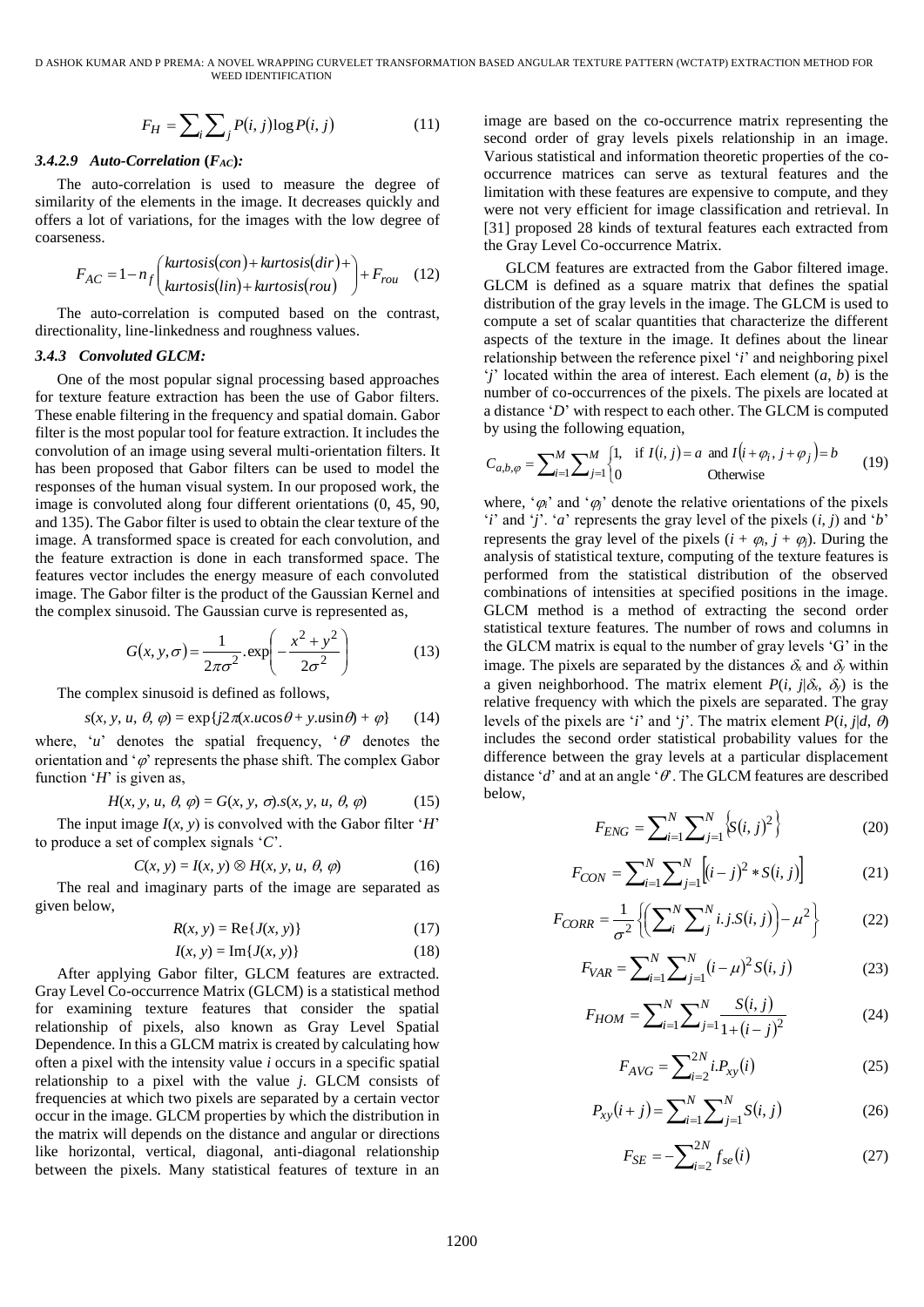$$
f_{se}(i) = P_{xy}(i) \log_e P_{xy}(i)
$$
 (28)

$$
F_{SV} = \sum_{i=2}^{2N} f_{sv}(i)
$$
 (29)

$$
f_{sv}(i) = (i - F_{ENT})^2 P_{xy}(i)
$$
 (30)

$$
F_{ENT} = -\sum_{i=1}^{N} \sum_{j=1}^{N} S(i, j) \log_e S(i, j)
$$
 (31)

$$
P_x(i) = \sum_{i=1}^{N} S(i, j)
$$
 (32)

$$
P_{y}(j) = \sum_{i=1}^{N} S(i, j)
$$
 (33)

$$
h_x(i) = P_x(i) \cdot \log_e P_x(i) \tag{34}
$$

$$
h_{y}(i) = P_{y}(i) \log_{e} P_{y}(i)
$$
\n(35)

$$
h_{xy1}(i, j) = S(i, j).log[P_x(i).P_y(j)]
$$
\n(36)

$$
h_{xy2}(i, j) = P_x(i).P_y(j).log[P_x(i).P_y(j)] \qquad (37)
$$

$$
H_{xy} = F_{ENT} \tag{38}
$$

$$
H_X = -\sum_{i=1}^{N} h_x(i)
$$
 (39)

$$
H_Y = -\sum_{i=1}^{N} h_y(j)
$$
 (40)

$$
H_{XY1} = -\sum_{i=1}^{N} \sum_{j=1}^{N} h_{xy1}(i, j)
$$
 (41)

$$
H_{XY2} = -\sum_{i=1}^{N} \sum_{j=1}^{N} h_{xy2}(i, j)
$$
 (42)

$$
F_{INF1} = \frac{H_{XY} - H_{XY1}}{\max(H_X, H_Y)}
$$
(43)

$$
F_{INF2} = \sqrt{1 - \exp\{-2(H_{XYZ} - H_{XY})\}}
$$
(44)

$$
F_{IDM} = \sum_{i,j} \frac{P(i,j)}{1 + |i - j|} \tag{45}
$$

 $f_{\text{sw}}(i) = P_{\text{sy}}(i) \log_e P_{\text{xy}}(i)$  (28)<br>  $F_{\text{SV}} = \sum_{i=2}^{N} f_{\text{sv}}(i)$  (29)<br>  $F_{\text{sv}}(i) = (i - F_{\text{ENT}})^2 P_{\text{sy}}(i)$  (30)<br>  $-\sum_{i=1}^{N} \sum_{j=1}^{N} S(i, j) \log_e S(i, j)$  (31)<br>  $P_x(i) = \sum_{i=1}^{N} S(i, j)$  (32)<br>  $P_y(j) = \sum_{i=1}^{N} S(i, j)$  (32)<br> *FENG* represents of the homogeneous energy measure of the image texture. This energy value is high for the homogeneous images. *FCON* is a measure of the texture contrast. This value is high for the high contrast images. *FCORR* represents the measure of correlation between the pixels located at the specific positions relative to each other. *FVAR* represents the measure of variance in the image texture. The variance value is high, when the values deviate largely from the average value. *FHOM* is a measure of the homogeneity value of the image texture. *FAVG* is the sum average value proportional to the sum of the left-side diagonal elements of the GLCM. *FSE* is the sum entropy and is a measure of the randomness of the image.  $F_{SV}$  is the sum variance and is a measure of the deviation from the entropy. *FENT* denotes the entropy of the image. The entropy value is high for non-homogeneous image. *FINF*<sup>1</sup> and *FINF*<sup>2</sup> denote the information measures of correlation features 1 and 2. *FIDM* denotes the Inverse Difference Moment of the image texture. For a highly textured image, the value of IDM is 0 and the value is 1 for the untextured image. One mean value is obtained for each patch of the plant image, from the angular texture pattern extraction process. The Tamura features outputs 6 features and convoluted GLCM outputs 12 features. Totally, 21 features are obtained.

The curvelet transformation provides 3 mean values. Three values are obtained from the ATP extraction process. The Tamura features outputs 6 features and convoluted GLCM outputs 12 features. Totally, 24 features are obtained. In the feature extraction process, 1×21 features are obtained for each patch of the image. Totally  $3 + (100*21)$  features are extracted for the whole image for efficient weed classification for spot spraying herbicide application.

## **3.5 FEATURE SELECTION**

Feature selection is the process of selecting a subset from a set of original features. Feature selection is the dimensionality reduction technique. The feature selection technique is used to remove the noisy features to improve the quality of the image and efficient classification. The feature selection is performed by using PSO-combined Differential Evolution Feature Selection (DEFS) approach. This is done to select a minimum set of features to achieve better feature selection performance. The Table.1 Shows the list of features retrieved from the plant image.

Table.1. Input Feature list for PSO

| SI.<br>No.               | <b>Features</b>                                     |
|--------------------------|-----------------------------------------------------|
| 1                        | Curvelet mean value of red channel                  |
| $\overline{2}$           | Curvelet mean value of green channel                |
| 3                        | Curvelet mean value of blue channel                 |
| $\overline{\mathcal{L}}$ | Angular texture pattern mean value of red channel   |
| 5                        | Angular texture pattern mean value of green channel |
| 6                        | Angular texture pattern mean value of blue channel  |
| 7                        | GLCM - Auto correlation                             |
| 8                        | <b>GLCM</b> - Contrast                              |
| 9                        | <b>GLCM</b> - Correlation matlab                    |
| 10                       | <b>GLCM</b> - Correlation p                         |
| 11                       | GLCM - Cluster prominence                           |
| 12                       | <b>GLCM</b> - Cluster shade                         |
| 13                       | <b>GLCM</b> - Dissimilarity                         |
| 14                       | GLCM - Energy                                       |
| 15                       | <b>GLCM</b> - Entropy                               |
| 16                       | <b>GLCM</b> - Homogeneity Matlab                    |
| 17                       | <b>GLCM</b> - Homogeneity P                         |
| 18                       | GLCM - Maximum probability                          |
| 19                       | Tamura - Coarseness                                 |
| 20                       | Tamura - Contrast                                   |
| 21                       | Tamura - Directionality                             |
| 22                       | Tamura - Entropy                                    |
| 23                       | Tamura - Energy                                     |
| 24                       | Tamura - Auto correlation                           |

#### *3.5.1 PSO-Combined DEFS Approach:*

In the PSO technique, a population called as a swarm of candidate solutions is encoded as particles in the search space. PSO begins with the random initialization of the population. The whole swarm moves in the search space, for searching the best solution.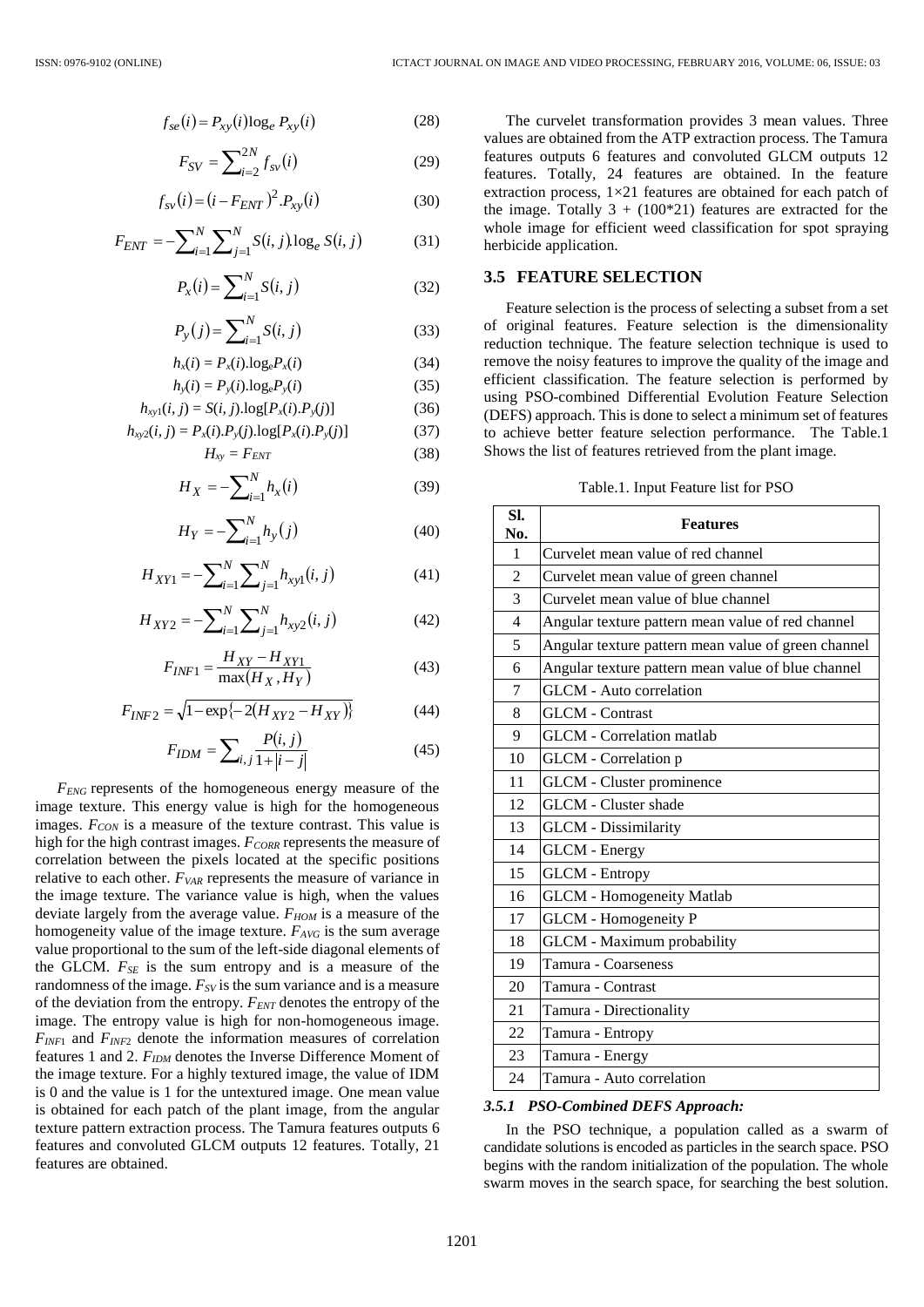Searching of the best solution is performed by updating the position of each particle. During the movement of the swarm, a vector  $X_i =$  $(X_{i1}, X_{i2}, \ldots, X_{iD})$  represents the current position of the particle '*i*'.  $V_i = (V_{i1}, V_{i2}, \ldots, V_{iD})$  represents the velocity of the particle in the range of [−*v*max, *v*max]. The best previous position of a particle is denoted as personal best  $P_{\text{best}}$ . The global best position obtained by the population is denoted as  $G_{best}$ . The PSO searches for the optimal solution by updating the velocity and position of each particle, based on the *P*<sub>best</sub> and *G*<sub>best</sub>. The PSO reduces 22 features to 17 features.

| Table.2. Features obtained using PSO |  |  |  |
|--------------------------------------|--|--|--|
|--------------------------------------|--|--|--|

| SI.<br>No.     | <b>Features</b>                                     |
|----------------|-----------------------------------------------------|
| $\mathbf{1}$   | Curvelet mean value of red channel                  |
| $\overline{2}$ | Curvelet mean value of green channel                |
| 3              | Curvelet mean value of blue channel                 |
| $\overline{4}$ | Angular texture pattern mean value of red channel   |
| 5              | Angular texture pattern mean value of green channel |
| 6              | Angular texture pattern mean value of blue channel  |
| 7              | GLCM - Auto correlation                             |
| 8              | <b>GLCM</b> - Correlation matlab                    |
| 9              | GLCM - Correlation p                                |
| 10             | GLCM - Cluster prominence                           |
| 11             | GLCM - Cluster shade                                |
| 12             | <b>GLCM</b> - Dissimilarity                         |
| 13             | <b>GLCM</b> - Energy                                |
| 14             | <b>GLCM</b> - Entropy                               |
| 15             | <b>GLCM</b> - Homogeneity P                         |
| 16             | GLCM - Maximum probability                          |
| 17             | Tamura - Coarseness                                 |
| 18             | Tamura - Contrast                                   |
| 19             | Tamura - Directionality                             |
| 20             | Tamura - Entropy                                    |

Differential Evolution (DE) is a parallel and direct search method that provides near-optimal solutions for the fitness function of the optimization problem. The parameters of the search space are encoded in the form of strings. A collection of the strings is termed as population denoted as '*P*'. It is a collection of predefined number '*N*' of parameter vectors  $x_{i,G} = [x_{1,i,G}]$ ,  $x_{2,j,G},..., x_{D,j,G}$ , where,  $j = 1,2,...,N$  for each generation '*G*'. '*D*' represents the number of real parameters. The value of '*N*' does not change during the minimization process. Random selection of the initial vector population that represents the different points in the search space is performed. The fitness function is associated with each string that represents the degree of the wellness of the string. During the mutation operation, the weighted difference between the two population vectors is added to a third vector, to generate new parameter vectors. Then, the crossover operation is performed by mixing the mutated vector's parameters with the parameters of the target vector, to produce the trial vector. During the selection process, the target vector is replaced by the trial vector in the subsequent generation, if the trial vector produces a lower cost function value than the target vector. The process of

selection, crossover and mutation continues for a fixed number of generations or until a termination condition is satisfied. The DEFS reduces 17 features to 15 features. The Fig.13(a) and Fig.13(b) shows the PSO output for the images in dataset 1 and dataset 2.

## *PSO combined DEFS Algorithm*

Input: Feature Values, Number of parameters to be optimized, maximum number of iteration

- **Step 1:** Randomly initialize position, No of Iterations, Velocity of Each Particle
- **Step 2:** *While i* < maxiteration

**Step 3:** Evaluate Fitness for each particle

Step 4: Val = 
$$
\sum_{i=1}^{n} skewness(i, j)/skewness(i+1, j)
$$
,

**Step 5:** pbest = val;

- **Step 6:** *for i* = 1 to popsize *do*
- **Step 7:** update P<sub>best</sub> of particle

**Step 8:** update G<sub>best</sub> of particle

**Step 9:** *for i* = 1 to PopulationSize *do*

**Step 10:** *for*  $d = 1$  to Dimensionality *do* 

- **Step 11:** update the velocity of particle *i*
- **Step 12:** update the position of particle *i*
- **Step 13:** *end for*

**Step 14:** *end for*

**Step 15:** *end for*

#### **Step 16:** *end while*

The fitness value for each particle is evaluated based on the skewness of the feature values. The personal best solution of the particle is determined from the fitness value. The personal best solution and global best solution of the particle are updated. Finally, the position and velocity of the particle are updated. The Table.3 shows the number of features obtained from the DEFS approach.

Table.3. Features obtained from the DEFS approach

| SI.<br>No.   | <b>Features</b>                                     |
|--------------|-----------------------------------------------------|
| $\mathbf{1}$ | Curvelet mean value of red channel                  |
| 2            | Curvelet mean value of green channel                |
| 3            | Angular texture pattern mean value of red channel   |
| 4            | Angular texture pattern mean value of green channel |
| 5            | Angular texture pattern mean value of blue channel  |
| 6            | <b>GLCM</b> - Correlation matlab                    |
| 7            | GLCM - Correlation p                                |
| 8            | GLCM - Cluster prominence                           |
| 9            | GLCM - Cluster shade                                |
| 10           | <b>GLCM</b> - Energy                                |
| 11           | <b>GLCM</b> - Homogeneity P                         |
| 12           | GLCM - Maximum probability                          |
| 13           | Tamura - Coarseness                                 |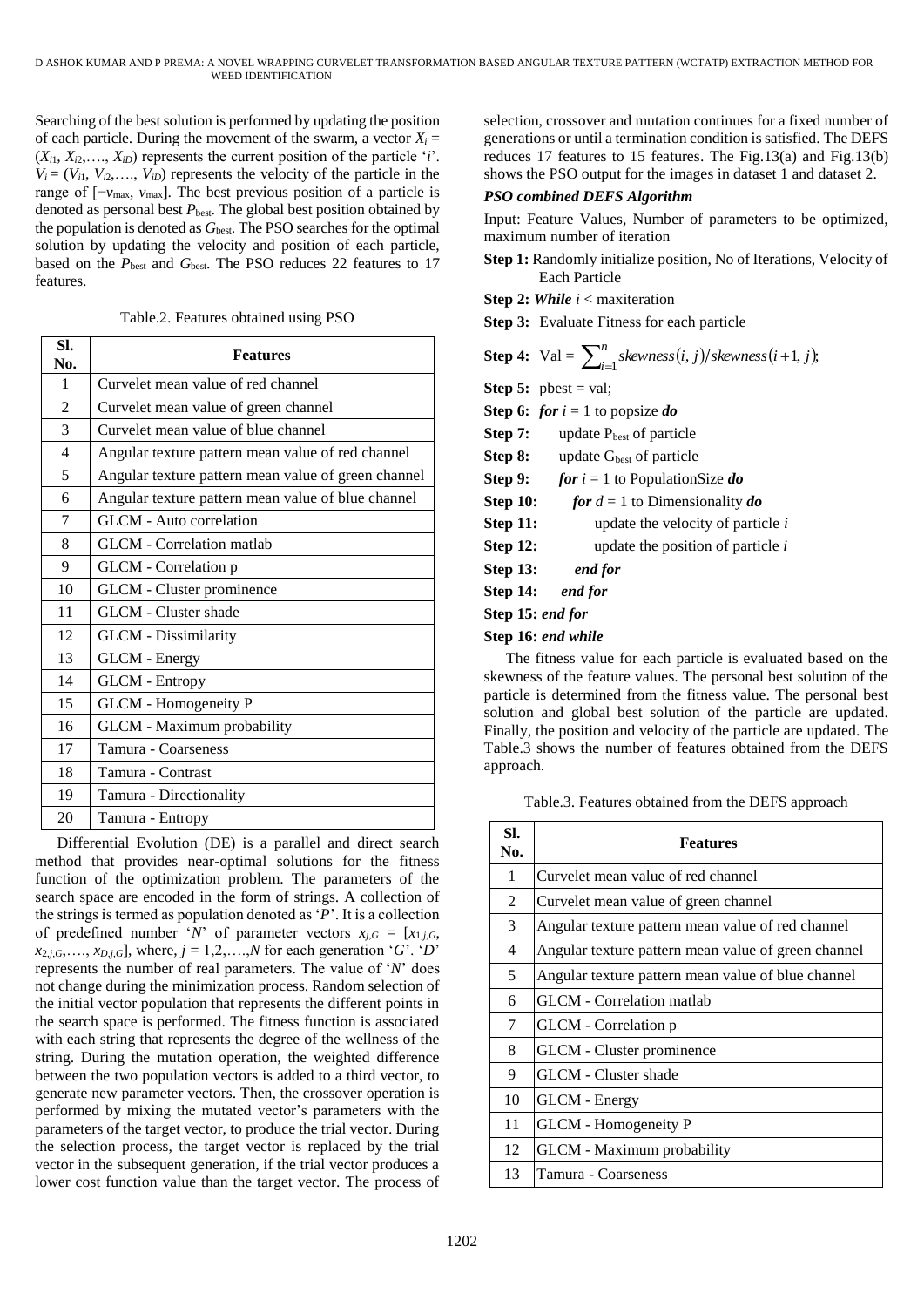| 14 Tamura - Contrast |
|----------------------|
| 15 Tamura – Entropy  |

After the selection of features, the classification of the image is performed by using the RVM based classification.

## **3.6 RVM BASED CLASSIFICATION**

For a crop and weed discrimination system is divided into two stages: a training stage and a classification stage. In the training stage, a set of known crop with weed (labeled data) are used to create a representative feature-set or template. In the classification stage, an unknown crop with weed image is matched against the previously stored database by comparing the features. Curvelet based feature extraction takes the preprocessed crop with weed images as input. The RVM classifier is used for classification task.

The advantages of RVM are (i) RVM classifier requires lesser amount of relevance vector than the SVM (ii) Testing time of the RVM is lower than the SVM and the design complexity (iii) cost of the RVM are also lower than the SVM.

The classification of the selected features in the plant image is performed using the RVM based classification technique. Selected features are learned and passed through the RVM classifier for finding the weed. RVM is a Bayesian regularization framework to obtain the solution for binary classification. The training time of the RVM shows the quadratic increase with the increase in the number of data points. The likelihood is defined as,

$$
P(c/w) = \Pi_{i=1}^{n} \sigma \{y(x_i)\}^{c_i} [1 - \sigma \{y(x_i)\}]^{1 - c_i}
$$
 (46)

where,  $X = (x_1, x_2, \ldots, x_n)$  is the training data having class labels  $C = (c_1, c_2, \ldots, c_n)$  with  $c_i \in (-1,1)$ .  $\sigma(y)$  is the logistic sigmoid function defined as,

$$
\sigma(y(x)) = \frac{1}{1 + \exp(-y(x))}
$$
\n(47)

An iterative method is used to obtain  $P(c/w)$ . Let  $\alpha_i^*$  denotes the maximum aposteriori estimate of the hyper parameter  $\alpha_i$ . The maximum aposteriori estimate of the weights (*Wm*) is obtained by maximizing the following objective function,

$$
f(w_1, w_2, \dots, w_n) = \sum_{i=1}^n \log p(c_i/w_i) + \sum_{i=1}^n \log p(w_i/\alpha_i^*)
$$
(48)

In the resulting solution, the gradient of the objective function with respect to weight is calculated. The training data having nonzero coefficients *w<sup>i</sup>* called as relevance vectors contribute to the decision function. The RVM classification is performed to reduce the dimensionality of feature set and correct grouping of classified feature set vectors by using a small number of features. The crop region in the plant image is classified as 1. After identifying the crop region, remaining blocks are extracted from the plant image. The Fig.11(a) and Fig.11(b) shows the RVM classified crop images of dataset 1 and dataset 2. The Fig.12(a) and Fig.12(b) shows the extraction of the remaining regions from the plant image, after identifying the crop blocks.



Fig.11 (a) and (b) RVM classified crop images of dataset 1 and dataset 2



Fig.12 (a) and (b) Extraction of the remaining regions from the plant images of dataset 1 and dataset 2

## **3.7 WEED EDGE DETECTION AND CONTOURING**

The canny based edge detection method is used to detect the edges of the weeds from the image. Initially, the canny edge detector performs smoothing of the image to filter the noise in the original image, before locating and detecting the edges. The Gaussian filter is used in the Canny algorithm, since it is computed using a simple mask. Once the suitable mask is decided, Gaussian smoothing is performed using the standard convolution techniques. The convolution mask is made to slide over the image, to manipulate the square of pixels. During the increase in the Gaussian Width, there is a slight increase in the localization error in the detected edges. After performing the image smoothing and noise removal, the edge strength is found out by considering the gradient value of the image. The Sobel operator performs the twodimensional spatial gradient measurement. Then, the approximate absolute gradient magnitude at each point is found. The Sobel operator utilizes a pair of 3×3 convolution masks, to estimate the gradient along the X-direction and Y-direction. The magnitude of the gradient is approximated using the formula,

$$
|G| = |G_x| + |G_y| \tag{49}
$$

The edge direction is computed using the gradient values along the 'X' and 'Y' directions. If  $G<sub>x</sub>$  is equal to zero, the edge direction is equal to 0 or 90 degree, based on the value of *Gy*. If *G<sup>y</sup>* is equal to zero, the edge direction is equal to 0 degree. The edge direction is computed by using the following equation,

$$
\theta = \tan^{-1} \frac{G_y}{G_x} \tag{50}
$$

Once the edge direction is computed, the edge direction is related to the tracing direction in the image. Then, non-maximum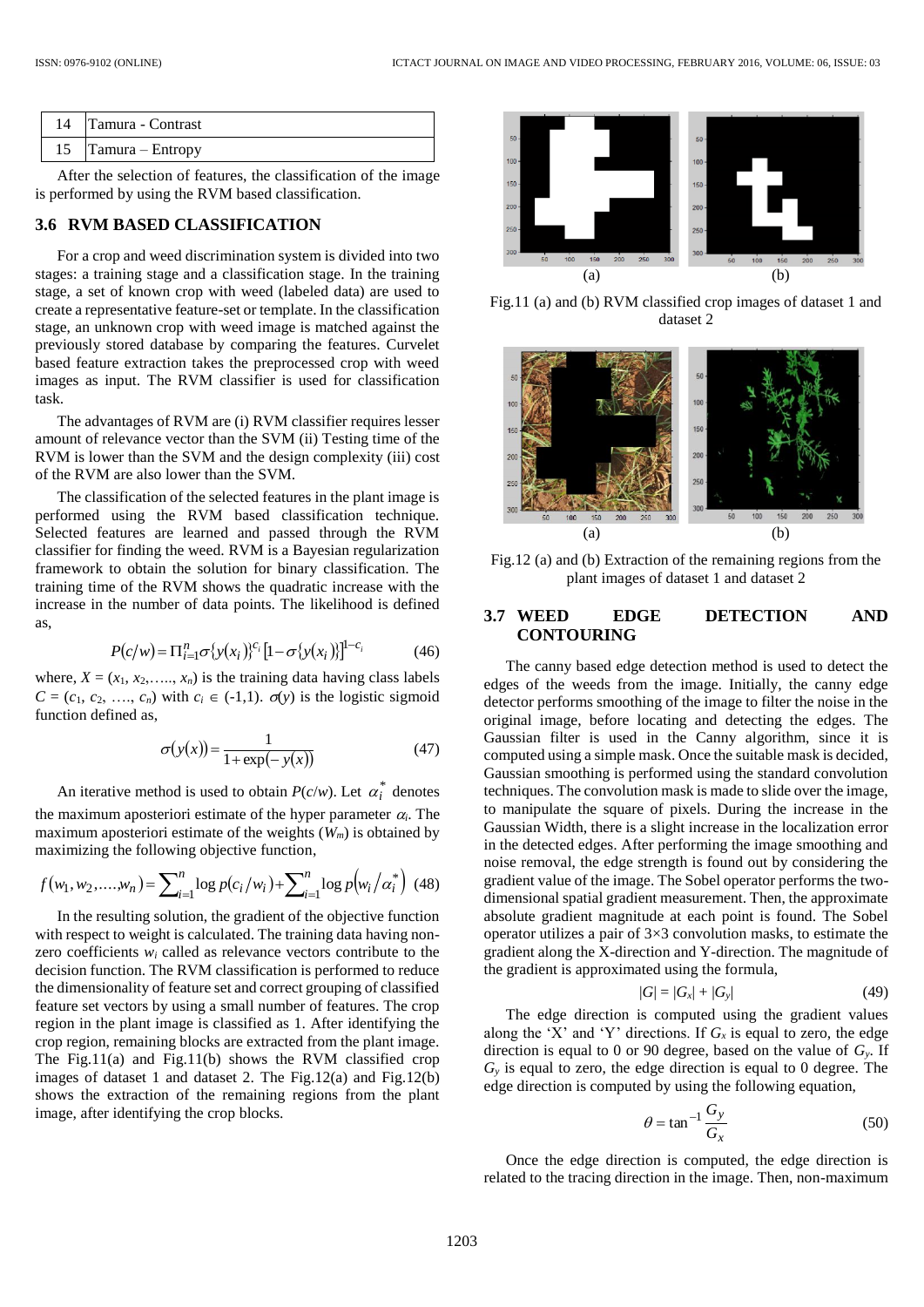suppression is used to trace along the edges and suppress the pixel value that is not considered as edge pixels. A thin line is formed in the output image. Then, hysteresis thresholding is used for detecting the real edges using the maximum and minimum threshold values. The edges having the intensity gradient value more than the maximum threshold value are considered as the real edges. The gradient value of the edges lying below the minimum threshold value is detected as non-edges and discarded. The edges lying between the thresholds are classified as edges or non-edges based on their connectivity. The Fig.13(a) and Fig.13(b) shows the weed edge detection for dataset 1 and dataset 2.



Fig.13 (a) and (b) Weed edge detection for dataset 1 & dataset 2



Fig.14 (a) and (b) Weed identification for dataset 1 & dataset 2

After detecting the edges, the contour is drawn over the edges. Then, the edge pixels are colored for the identification of weed in the plant image. The Fig.17(a) and Fig.17(b) shows the weed identification for dataset 1 and dataset 2.

## **3.8 FUZZY RULE-BASED WEED PATCHINESS DETECTION**

Fuzzy rule-based approach is used for detecting the weed patchiness level [23]. The Fuzzy Logic Toolbox of MATLAB is used to develop the fuzzy logic algorithm. Fuzzy logic control is based on the mathematical concept called as 'membership function'. The weed patchiness count is applied as an input to the toolbox and the level of the weed patchiness is obtained as the output. There are three levels of the weed patchiness are high, medium and low. If the weed patchiness count lies within the specific range, it is classified as 'medium' and 'low' levels. Otherwise, it is considered as 'high' level.

If the weed patchiness value lies between 6000 and 8000, it is considered as 'Low' level. If the patchiness lies between 8000 and 9000, it is considered as 'Medium' level. If the patchiness lies beyond 9000, it is considered as 'high' level.

# **4. PERFORMANCE ANALYSIS**

This section presents the performance analysis results of the proposed WCTATP approach. In the proposed work, the angular texture pattern of the image is extracted, and selection of the optimal features is performed using the PSO-based DEFS approach. Classification of the weed region is done using RVM based approach. With the extraction of the angular texture pattern at each windowing patch, clear analysis of the plant image in the complex background is achieved. In our work, Dataset 1 includes the Real-time plant image obtained from the Agricultural College and Research Institute, Madurai. Dataset 1 includes 500 images. The dataset 2 is a benchmark dataset comprising 60 images, for crop/weed discrimination [25]. This dataset includes the field images in the top-down view acquired using the autonomous field robot in an organic carrot farm. A set of 560 images is used for training, and a set of 500 images is used for testing. The performance of the proposed approach is evaluated using a set of 150 images. The metrics used for evaluating the performance of the proposed approach is Accuracy.

## **Accuracy**

Accuracy is defined as the measure of the correctly classification results of the weeds in the plant image. Sensitivity and Specificity are the most important measures to evaluate the performance of the RVM classifier. RVM classifier shows higher sensitivity and specificity value for the input plant images. Sensitivity is a true positive measure indicating the correct classification rate of the weeds. Specificity is a measure of true negative classifications that denotes the incorrect classification of the weeds.

$$
Accuracy = \frac{N_{TP} + N_{TN}}{N_{TP} + N_{TN} + N_{FP} + N_{FN}}
$$
 (51)

where,  $N_{TP}$  is the true positive measurement,  $N_{TN}$  is the true negative measurement,  $N_{FP}$  is the false positive measurement (portion of the image incorrectly classified as weed), and  $N_{FN}$  is the false negative measurement (portion of the image incorrectly classified as not a weed).

Table.4. Comparative analysis of Accuracy of the proposed approach

| <b>Number of Images</b> | Accuracy $(\% )$ |
|-------------------------|------------------|
| 1                       | 0.9848           |
| 2                       | 0.985            |
| 3                       | 0.9851           |
| 4                       | 0.9843           |
| 5                       | 0.9841           |
| 6                       | 0.9841           |
| 7                       | 0.9838           |
| 8                       | 0.9838           |
| 9                       | 0.9839           |
| 10                      | 0.984            |
| 11                      | 0.9839           |
| 12                      | 0.9838           |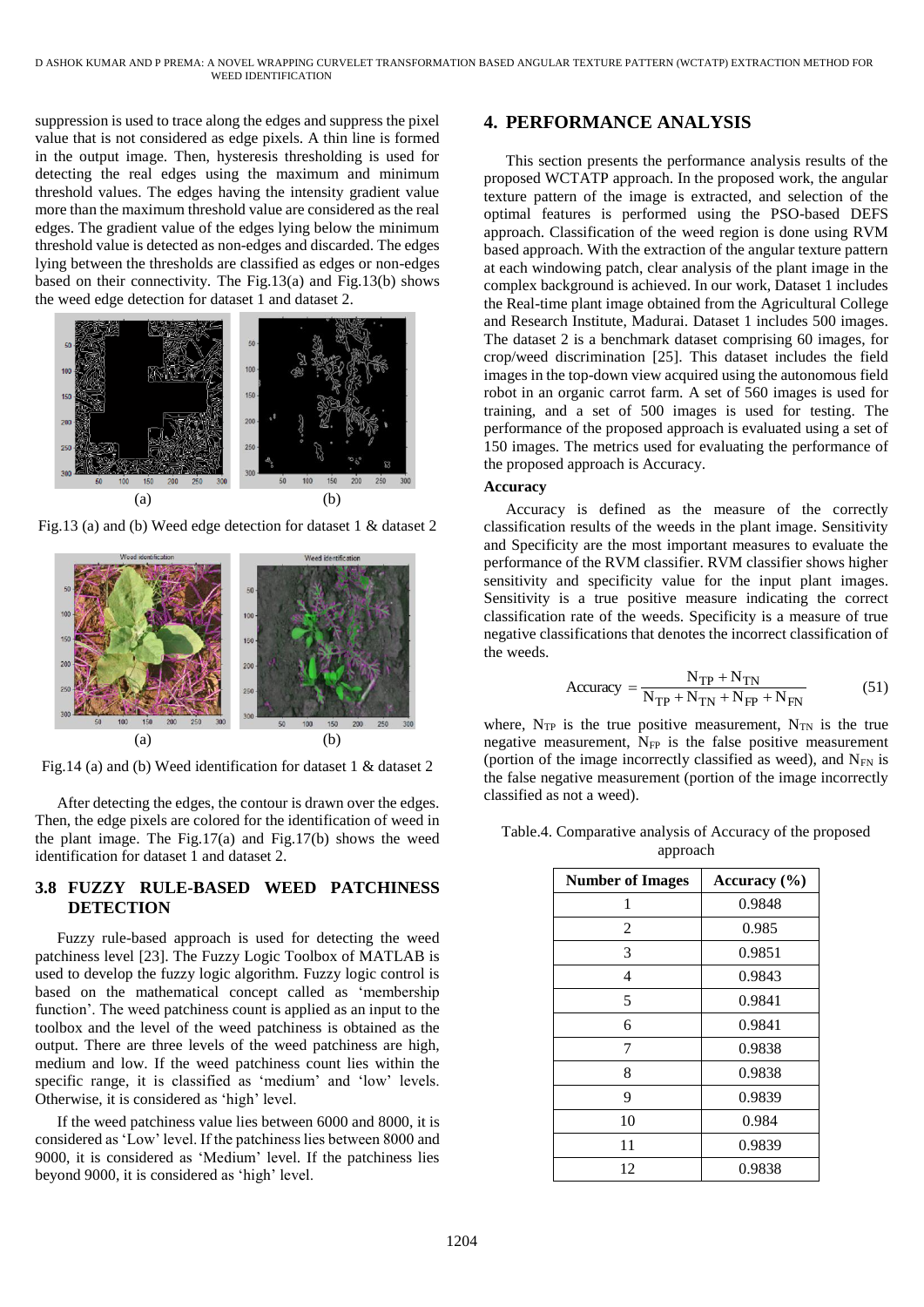| 13 | 0.9836 |
|----|--------|
| 14 | 0.9835 |
| 15 | 0.9833 |
| 16 | 0.9833 |
| 17 | 0.9833 |
| 18 | 0.9832 |
| 19 | 0.9832 |
| 20 | 0.9832 |
| 21 | 0.9832 |
| 22 | 0.9833 |
| 23 | 0.9834 |
| 24 | 0.9834 |
| 25 | 0.9835 |
| 26 | 0.9836 |
| 27 | 0.9836 |
| 28 | 0.9835 |
| 29 | 0.9834 |
| 30 | 0.9834 |
| 31 | 0.9834 |
| 32 | 0.9835 |
| 33 | 0.9834 |
| 34 | 0.9833 |
| 35 | 0.9832 |

The accuracy level of the proposed method is compared with the accuracy levels of the existing techniques such as SVM approach for classification of crops and weeds from digital image [10] and SVM based Crop/weed classification in maize fields [26].

Table.5. Comparative analysis of accuracy of the proposed and existing techniques

| <b>Methods</b>                                                           | Accuracy $(\% )$ |
|--------------------------------------------------------------------------|------------------|
| SVM based Crop/weed classification in<br>maize fields                    | 93.1             |
| SVM approach for classification of<br>crops and weeds from digital image | 97.3             |
| Proposed CTATP Extraction Method                                         | 98.3             |

The overall accuracy of the proposed approach is 98.3 %, which is relatively higher than the existing techniques. Hence, the proposed approach is found to be efficient than the existing techniques.

# **5. CONCLUSION AND FUTURE WORK**

The conclusion and future scope of the proposed work are discussed in this section. A novel WCTATP extraction method for weed identification is proposed in this paper. For the preprocessing operation, AMF is used to filter the impulse noise from the plant image and perform smoothening of the image for the clear analysis of textures in the image. Green pixel extraction is performed to obtain the green pixel count from the filtered image.

*k*-means clustering is applied to the filtered image, to cluster the soil and plants. Then, the green pixel count is verified with the pixel count of the clusters. If the green pixel count is nearest to the pixel count of the clusters, then it is considered as the plant image. Curvelet transformation is applied to the plant image. After applying the curvelet transformation, the angular based features are extracted from the transformed image. Feature extraction is performed to extract the angular texture pattern of the plant image. The Tamura features are extracted from the image, Gabor filter with four orientations is applied to the image and GLCM features are extracted from the Gabor filtered image. PSO-based DEFS is applied to select the optimal features. Then, the selected features are classified using a RVM based classifier to find out the weed. Canny based Edge detection and contouring is performed based on the classified to identify the weed. Fuzzy rule-based approach is used for detecting the low, medium and high levels of the weed patchiness. Clear analysis and segmentation of the plant image in the complex background are achieved due to the angular texture pattern extraction at each windowing patch. The proposed approach achieves better performance in terms of Accuracy. The accuracy of the proposed approach is higher than the existing SVM-based approaches. In our future work, application amount of the herbicides in the weeded area is determined based on the Fuzzy-rule based weed patchiness estimation result.

# **REFERENCES**

- [1] A. Tellaeche, G. Pajares, X.P. Burgos-Artizzu and A. Ribeiro, "A Computer Vision Approach for Weeds Identification through Support Vector Machines", *Applied Soft Computing*, Vol. 11, No. 1, pp. 908-915, 2011.
- [2] A.-G. Manh, G. Rabatel, L. Assemat and M.-J. Aldon, "AE-Automation and Emerging Technologies: Weed Leaf Image Segmentation by Deformable Templates", *Journal of Agricultural Engineering Research*, Vol. 80, No. 2, pp. 139- 146, 2001.
- [3] J.B. Vioix, J.P. Douzals, F. Truchetet, L. Assemat and J.P. Guillemin, "Spatial and Spectral Method for Weeds Detection and Localization", *EURASIP Journal on Applied Signal Processing*, Vol. 7, No. 1, pp. 679-685, 2002.
- [4] V. Leemans and M.-F. Destain, "Application of the Hough Transform for Seed Row Location using Machine Vision", *Biosystems Engineering*, Vol. 94, No. 3, pp. 325-336, 2006.
- [5] J.A. Marchant, "Tracking of Row Structure in Three Crops using Image Analysis", *Computers and Electronics in Agriculture*, Vol. 15, No. 2, pp. 161-179, 1996.
- [6] Amal M. Al Gindi, Tawfik A. Attiatalla and Moustafa M. Sami, "A Comparative Study for comparing Two Feature Extraction Methods and Two Classifiers in Classification of Early-stage Lung Cancer Diagnosis of Chest X-ray Images", *Journal of American Science*, Vol. 10, No. 6, pp. 13-22, 2014.
- [7] J. Chaki, R. Parekh, and S. Bhattacharya, "Plant Leaf Recognition using Texture and Shape Features with Neural Classifiers", *Pattern Recognition Letters*, Vol. 58, No. 1, pp. 61-68, 2015.
- [8] S. Haug, A. Michaels, P. Biber and J. Ostermann, "Plant Classification System for Crop/Weed Discrimination without Segmentation", *Proceedings of IEEE Winter*